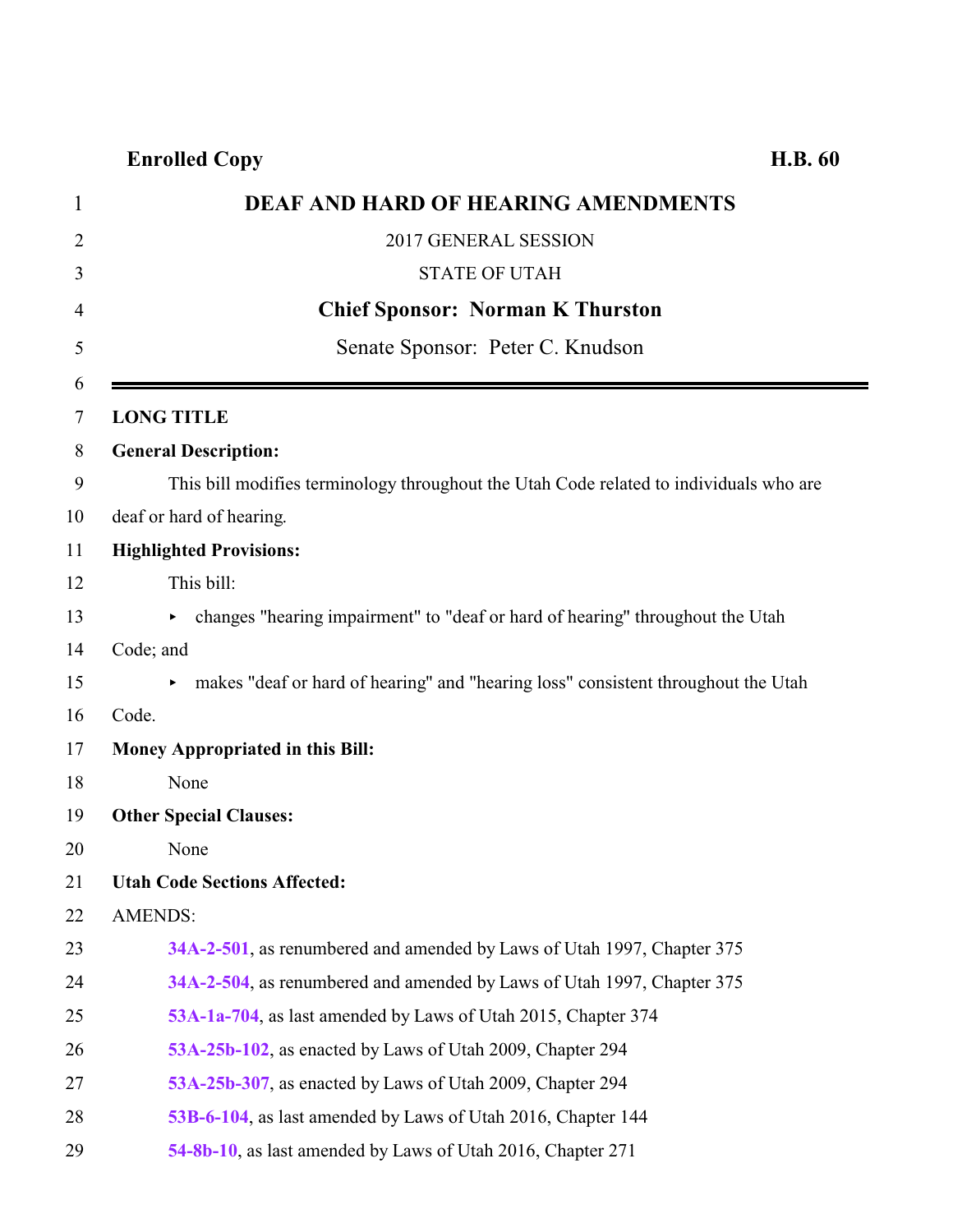<span id="page-1-0"></span>

| 30 | 58-41-2, as last amended by Laws of Utah 1998, Chapter 249                                 |  |
|----|--------------------------------------------------------------------------------------------|--|
| 31 | 58-41-17, as last amended by Laws of Utah 2015, Chapter 252                                |  |
| 32 | 58-46a-102, as enacted by Laws of Utah 1994, Chapter 28                                    |  |
| 33 | 62A-5-101, as last amended by Laws of Utah 2016, Chapter 300                               |  |
| 34 | 77-7-6, as last amended by Laws of Utah 2008, Chapter 3                                    |  |
| 35 | 78B-1-201, as renumbered and amended by Laws of Utah 2008, Chapter 3                       |  |
| 36 | 78B-1-202, as renumbered and amended by Laws of Utah 2008, Chapter 3                       |  |
| 37 | 78B-1-203, as last amended by Laws of Utah 2016, Chapter 271                               |  |
| 38 | 78B-1-205, as renumbered and amended by Laws of Utah 2008, Chapter 3                       |  |
| 39 | 78B-1-206, as last amended by Laws of Utah 2016, Chapter 271                               |  |
| 40 | 78B-1-209, as renumbered and amended by Laws of Utah 2008, Chapter 3                       |  |
| 41 | 78B-1-210, as renumbered and amended by Laws of Utah 2008, Chapter 3                       |  |
| 42 | 78B-1-211, as renumbered and amended by Laws of Utah 2008, Chapter 3                       |  |
| 43 |                                                                                            |  |
|    |                                                                                            |  |
| 44 | Be it enacted by the Legislature of the state of Utah:                                     |  |
| 45 | Section 1. Section 34A-2-501 is amended to read:                                           |  |
| 46 | 34A-2-501. Definitions.                                                                    |  |
| 47 | (1) "Harmful industrial noise" means:                                                      |  |
| 48 | (a) sound that results in acoustic trauma such as sudden instantaneous temporary noise     |  |
| 49 | or impulsive or impact noise exceeding 140 dB peak sound pressure levels; or               |  |
| 50 | (b) the sound emanating from equipment and machines during employment exceeding            |  |
| 51 | the following permissible sound levels, dBA slow response, and corresponding durations per |  |
| 52 | day, in hours:                                                                             |  |
| 53 | Sound level<br>Duration                                                                    |  |
| 54 | 90<br>$8\,$                                                                                |  |
| 55 | 92<br>6                                                                                    |  |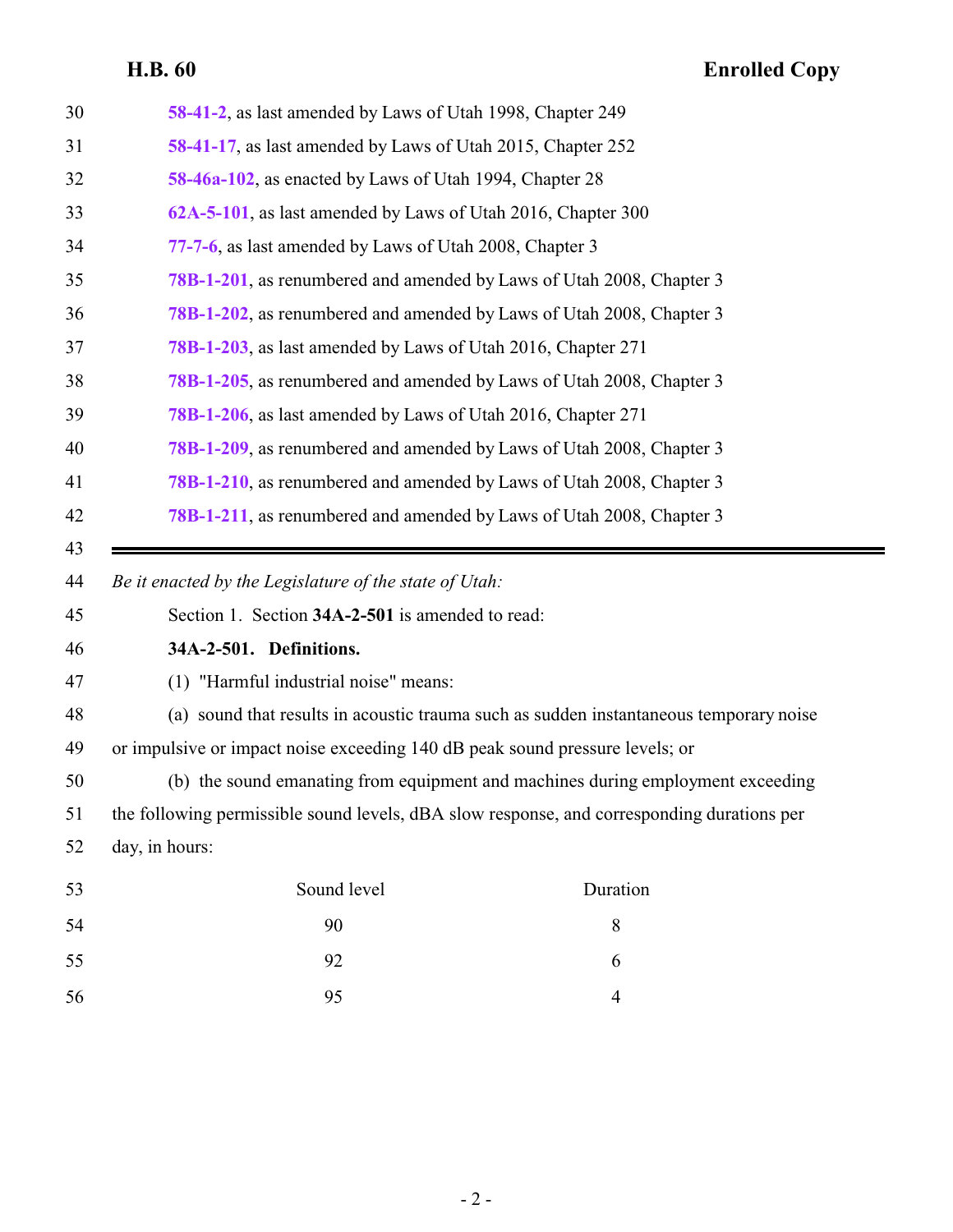| 57 | 97  | 3              |
|----|-----|----------------|
| 58 | 100 | 2              |
| 59 | 102 | 1.5            |
| 60 | 105 | 1.0            |
| 61 | 110 | 0.5            |
| 62 | 115 | $0.25$ or less |

 (2) "Loss of hearing" means binaural hearing loss measured in decibels with frequencies of 500, 1,000, 2,000, and 3,000 cycles per second (Hertz). If the average decibel loss at 500, 1,000, 2,000, and 3,000 cycles per second (Hertz) is 25 decibels or less, usually no

[hearing impairment] loss of hearing exists.

<span id="page-2-0"></span>

Section 2. Section **34A-2-504** is amended to read:

### **34A-2-504. Hearing loss -- Extent of employer's liability.**

 (1) An employer is liable only for the hearing loss of an employee that arises out of and in the course of the employee's employment for that employer.

 (2) If previous occupational hearing loss or nonoccupational hearing [impairment] loss is established by competent evidence, the employer may not be liable for the prior hearing loss so established, whether or not compensation has previously been paid or awarded. The employer is liable only for the difference between the percentage of hearing loss presently established and that percentage of prior hearing loss established by preemployment audiogram or other competent evidence.

 (3) The date for compensation for occupational hearing loss shall be determined by the date of direct head injury or the last date when harmful industrial noise contributed

substantially in causing the hearing loss.

Section 3. Section **53A-1a-704** is amended to read:

<span id="page-2-1"></span>

**53A-1a-704. Scholarship program created -- Qualifications.**

 (1) The Carson Smith Scholarship Program is created to award scholarships to students with disabilities to attend a private school.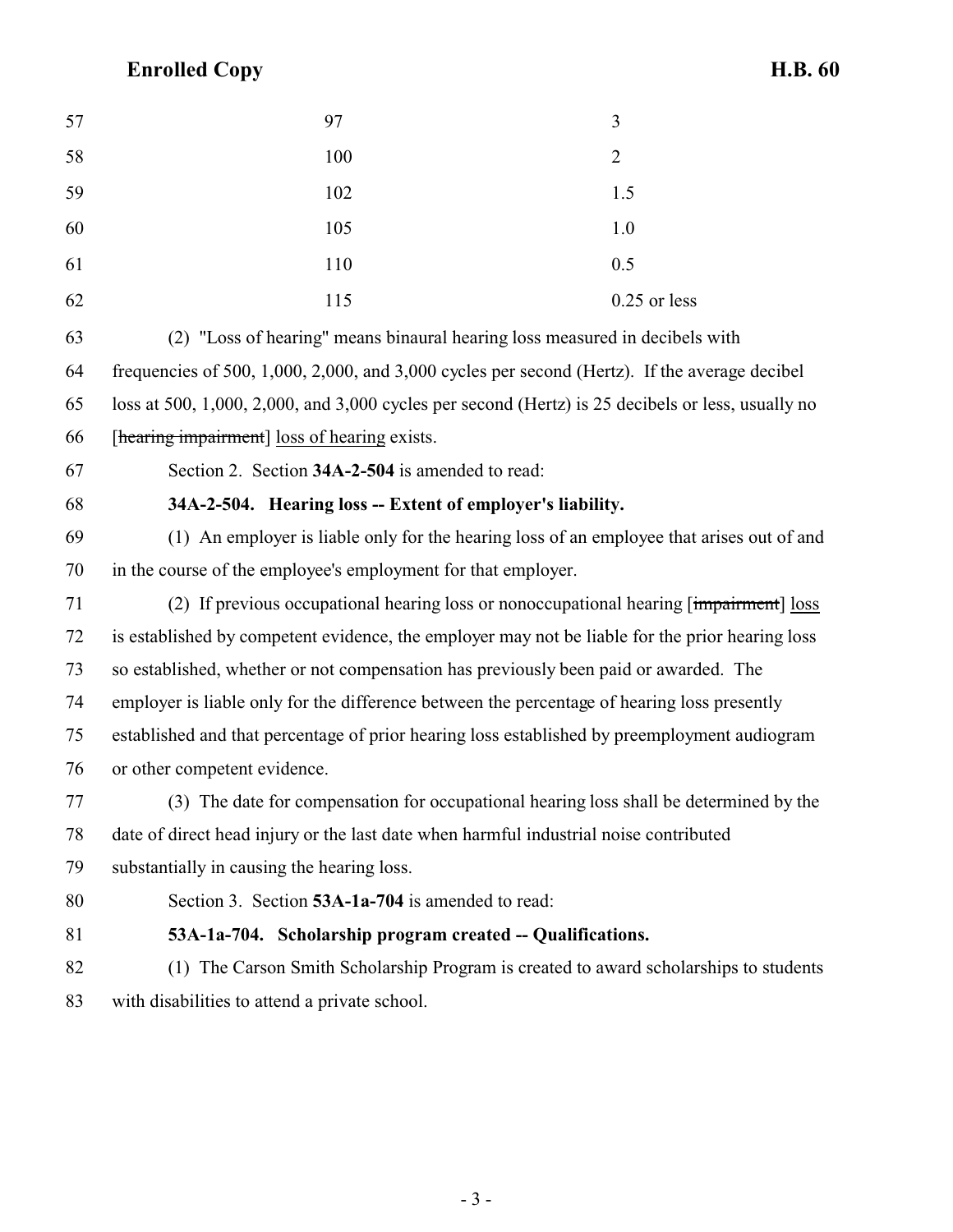| 84  | (2) To qualify for a scholarship:                                                              |
|-----|------------------------------------------------------------------------------------------------|
| 85  | (a) the student's custodial parent or legal guardian shall reside within Utah;                 |
| 86  | (b) the student shall have one or more of the following disabilities:                          |
| 87  | (i) an intellectual disability;                                                                |
| 88  | (ii) [a hearing impairment] deafness or being hard of hearing;                                 |
| 89  | (iii) a speech or language impairment;                                                         |
| 90  | (iv) a visual impairment;                                                                      |
| 91  | (v) a serious emotional disturbance;                                                           |
| 92  | (vi) an orthopedic impairment;                                                                 |
| 93  | (vii) autism;                                                                                  |
| 94  | (viii) traumatic brain injury;                                                                 |
| 95  | (ix) other health impairment;                                                                  |
| 96  | (x) specific learning disabilities; or                                                         |
| 97  | (xi) a developmental delay, provided the student is at least three years of age, pursuant      |
| 98  | to Subsection $(2)(c)$ , and is younger than eight years of age;                               |
| 99  | (c) the student shall be at least three years of age before September 2 of the year in         |
| 100 | which admission to a private school is sought and under 19 years of age on the last day of the |
| 101 | school year as determined by the private school, or, if the individual has not graduated from  |
| 102 | high school, will be under 22 years of age on the last day of the school year as determined by |
| 103 | the private school; and                                                                        |
| 104 | (d) except as provided in Subsection $(3)$ , the student shall:                                |
| 105 | (i) be enrolled in a Utah public school in the school year prior to the school year the        |
| 106 | student will be enrolled in a private school;                                                  |
| 107 | (ii) have an IEP; and                                                                          |
| 108 | (iii) have obtained acceptance for admission to an eligible private school.                    |
| 109 | (3) The requirements of Subsection $(2)(d)$ do not apply in the following circumstances:       |
| 110 | (a) the student is enrolled or has obtained acceptance for admission to an eligible            |
| 111 | private school that has previously served students with disabilities; and                      |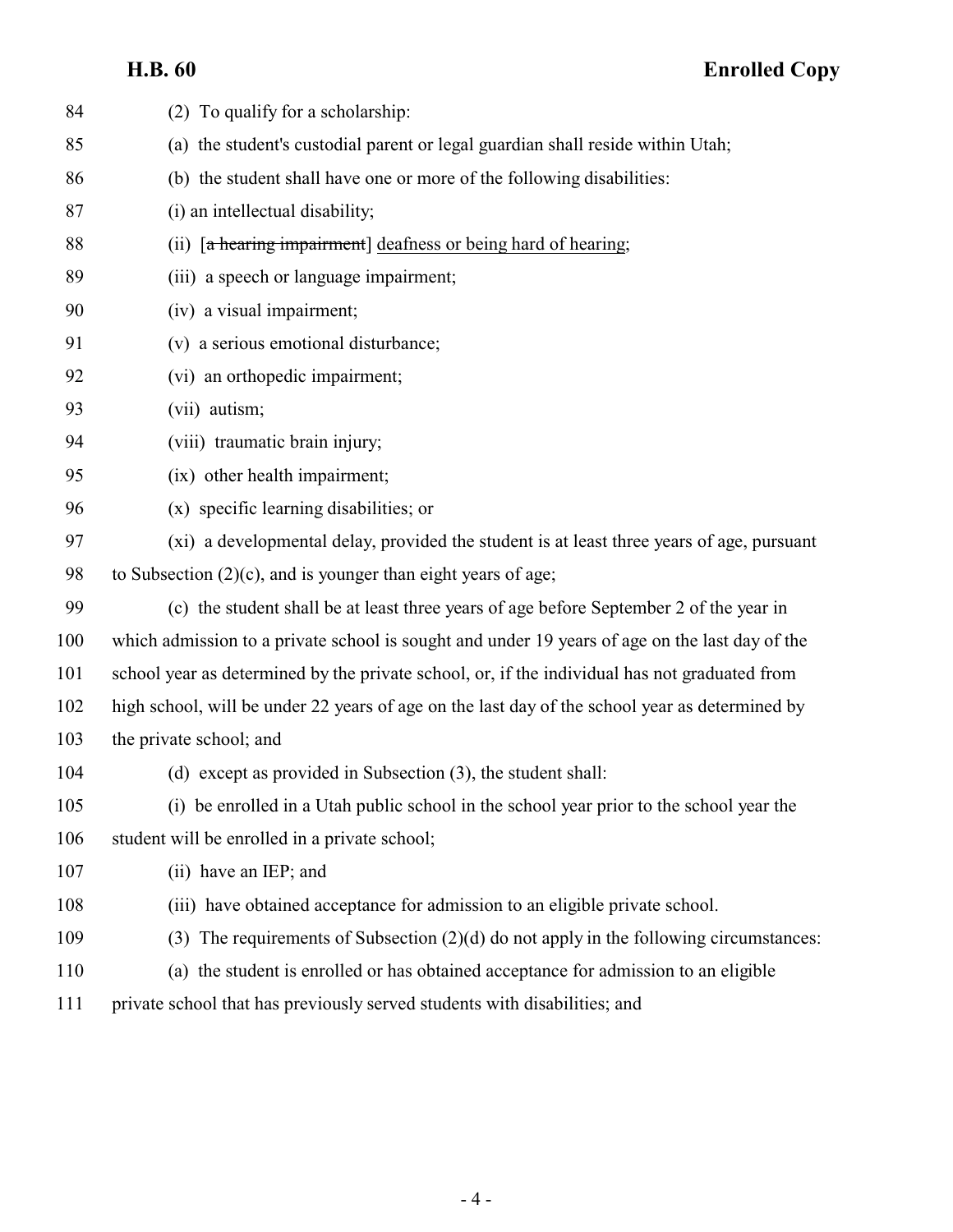| 112 | (b) an assessment team is able to readily determine with reasonable certainty:                     |
|-----|----------------------------------------------------------------------------------------------------|
| 113 | (i) that the student has a disability listed in Subsection $(2)(b)$ and would qualify for          |
| 114 | special education services, if enrolled in a public school; and                                    |
| 115 | (ii) for the purpose of establishing the scholarship amount, the appropriate level of              |
| 116 | special education services which should be provided to the student.                                |
| 117 | (4) (a) To receive a full-year scholarship under this part, a parent of a student shall            |
| 118 | submit to the LEA where the student is enrolled an application on or before the August 15          |
| 119 | immediately preceding the first day of the school year for which the student would receive the     |
| 120 | scholarship.                                                                                       |
| 121 | (b) The board may waive the full-year scholarship deadline described in Subsection                 |
| 122 | $(4)(a)$ .                                                                                         |
| 123 | (c) An application for a scholarship shall contain an acknowledgment by the parent that            |
| 124 | the selected school is qualified and capable of providing the level of special education services  |
| 125 | required for the student.                                                                          |
| 126 | (5) (a) The scholarship application form shall contain the following statement:                    |
| 127 | "I acknowledge that:                                                                               |
| 128 | (1) A private school may not provide the same level of special education services that             |
| 129 | are provided in a public school;                                                                   |
| 130 | (2) I will assume full financial responsibility for the education of my scholarship                |
| 131 | student if I accept this scholarship;                                                              |
| 132 | (3) Acceptance of this scholarship has the same effect as a parental refusal to consent            |
| 133 | to services pursuant to Section $614(a)(1)$ of the Individuals with Disabilities Education Act, 20 |
| 134 | U.S.C. Sec. 1400 et seq.; and                                                                      |
| 135 | (4) My child may return to a public school at any time."                                           |
| 136 | (b) Upon acceptance of the scholarship, the parent assumes full financial responsibility           |
| 137 | for the education of the scholarship student.                                                      |
| 138 | (c) Acceptance of a scholarship has the same effect as a parental refusal to consent to            |
| 139 | services pursuant to Section $614(a)(1)$ of the Individuals with Disabilities Education Act, 20    |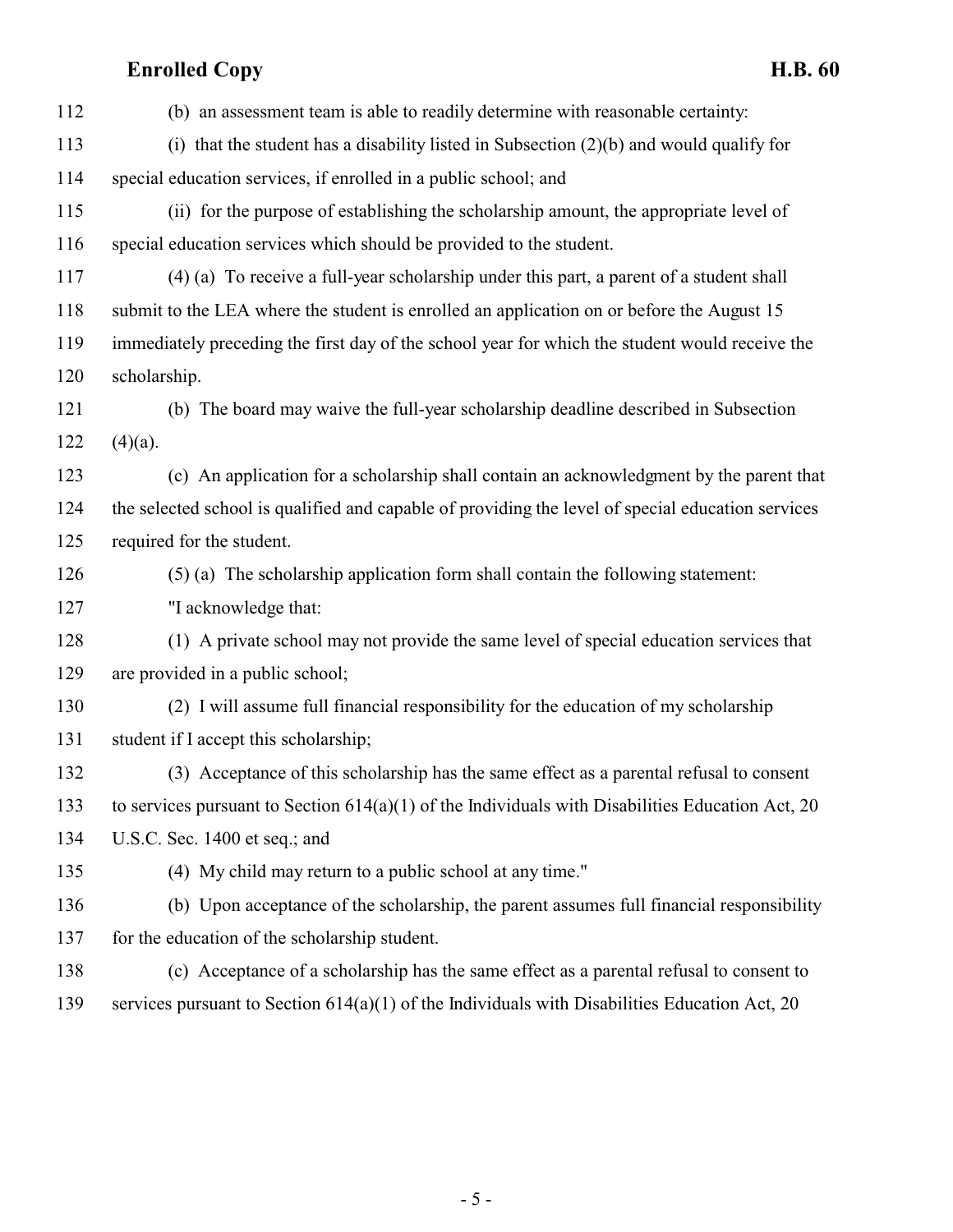U.S.C. Sec. 1400 et seq.

**H.B. 60 Enrolled Copy**

 (d) The creation of the scholarship program or granting of a scholarship does not: (i) imply that a public school did not provide a free and appropriate public education for a student; or (ii) constitute a waiver or admission by the state. (6) (a) A scholarship shall remain in force for three years. (b) A scholarship shall be extended for an additional three years, if: (i) the student is evaluated by an assessment team; and (ii) the assessment team determines that the student would qualify for special education services, if enrolled in a public school. (c) The assessment team shall determine the appropriate level of special education services which should be provided to the student for the purpose of setting the scholarship amount. (d) A scholarship shall be extended for successive three-year periods as provided in 154 Subsections  $(6)(a)$  and  $(b)$ : (i) until the student graduates from high school; or (ii) if the student does not graduate from high school, until the student is age 22. (7) A student's parent, at any time, may remove the student from a private school and place the student in another eligible private school and retain the scholarship. (8) A scholarship student may not participate in a dual enrollment program pursuant to Section [53A-11-102.5](http://le.utah.gov/UtahCode/SectionLookup.jsp?section=53a-11-102.5&session=2017GS). (9) The parents or guardians of a scholarship student have the authority to choose the private school that will best serve the interests and educational needs of that student, which may be a sectarian or nonsectarian school, and to direct the scholarship resources available for that student solely as a result of their genuine and independent private choices. (10) (a) An LEA shall notify in writing the parents or guardians of students enrolled in the LEA who have an IEP of the availability of a scholarship to attend a private school through the Carson Smith Scholarship Program.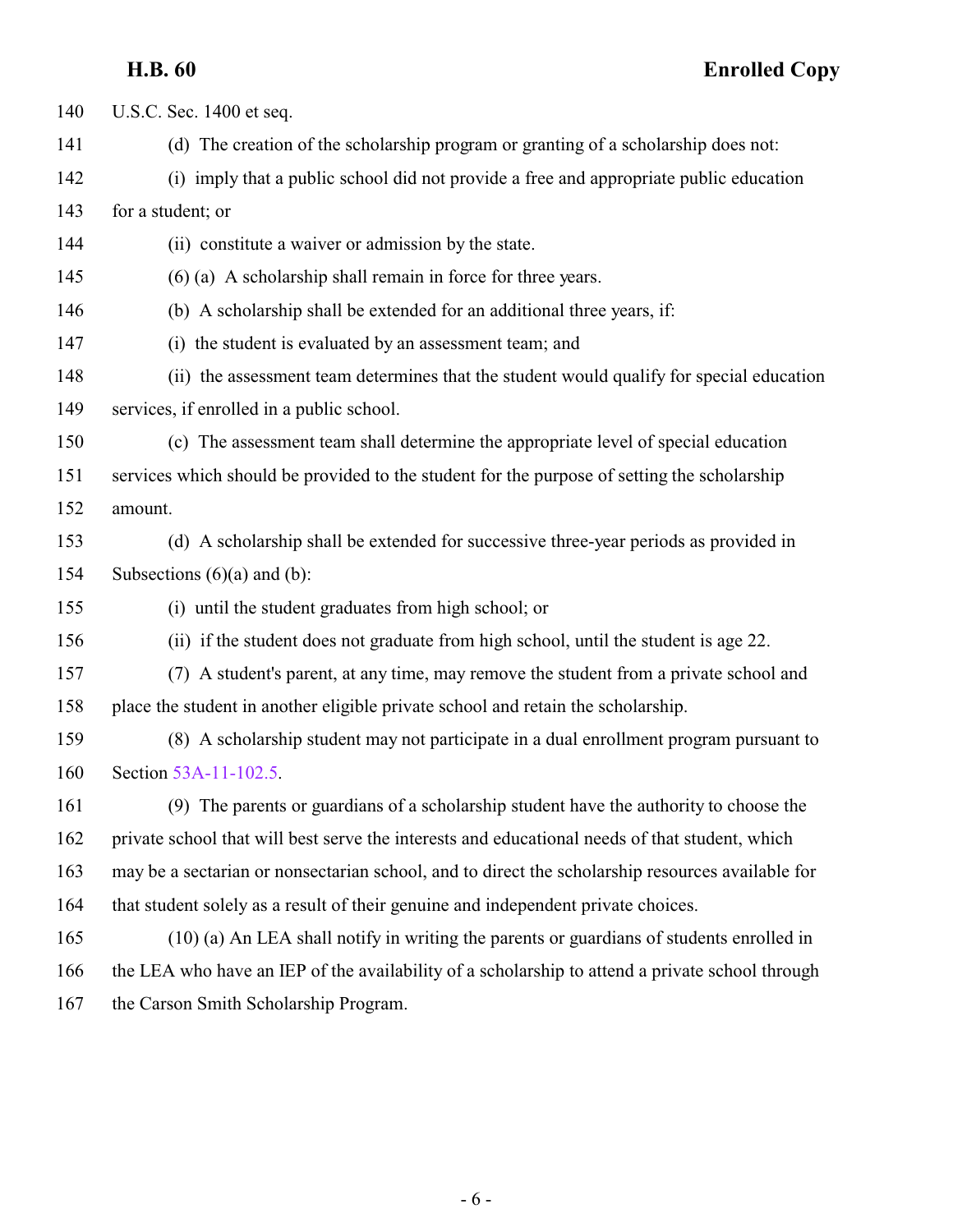<span id="page-6-0"></span>

| 168 | (b) The notice described under Subsection $(10)(a)$ shall:                                    |
|-----|-----------------------------------------------------------------------------------------------|
| 169 | (i) be provided no later than 30 days after the student initially qualifies for an IEP;       |
| 170 | (ii) be provided annually no later than February 1 to all students who have an IEP; and       |
| 171 | (iii) include the address of the Internet website maintained by the board that provides       |
| 172 | prospective applicants with detailed program information and application forms for the Carson |
| 173 | Smith Scholarship Program.                                                                    |
| 174 | (c) An LEA or school within an LEA that has an enrolled student who has an IEP shall          |
| 175 | post the address of the Internet website maintained by the board that provides prospective    |
| 176 | applicants with detailed program information and application forms for the Carson Smith       |
| 177 | Scholarship Program on the LEA's or school's website, if the LEA or school has one.           |
| 178 | Section 4. Section 53A-25b-102 is amended to read:                                            |
| 179 | 53A-25b-102. Definitions.                                                                     |
| 180 | As used in this chapter:                                                                      |
| 181 | (1) "Advisory council" means the Advisory Council for the Utah Schools for the Deaf           |
| 182 | and the Blind.                                                                                |
| 183 | (2) "Alternate format" includes braille, audio, or digital text, or large print.              |
| 184 | (3) "Associate superintendent" means:                                                         |
| 185 | (a) the associate superintendent of the Utah School for the Deaf; or                          |
| 186 | (b) the associate superintendent of the Utah School for the Blind.                            |
| 187 | $(4)$ "Blind" means:                                                                          |
| 188 | (a) if the person is three years of age or older but younger than 22 years of age, having     |
| 189 | a visual impairment that, even with correction, adversely affects educational performance or  |
| 190 | substantially limits one or more major life activities; and                                   |
| 191 | (b) if the person is younger than three years of age, having a visual impairment.             |
| 192 | (5) "Blindness" means an impairment in vision in which central visual acuity:                 |
| 193 | (a) does not exceed 20/200 in the better eye with correcting lenses; or                       |
| 194 | (b) is accompanied by a limit to the field of vision in the better eye to such a degree       |
| 195 | that its widest diameter subtends an angle of no greater than 20 degrees.                     |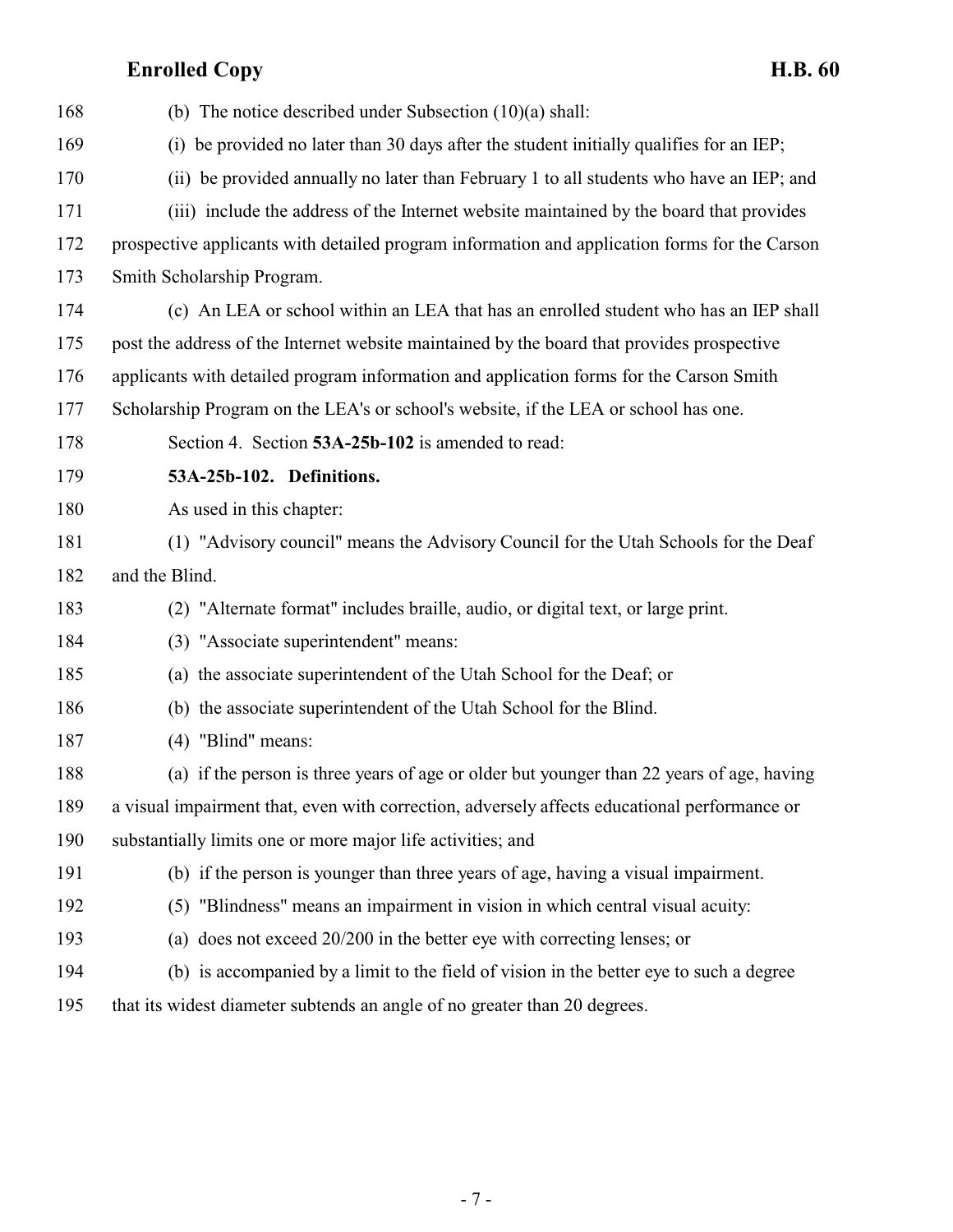| 196 | (6) "Board" means the State Board of Education.                                              |
|-----|----------------------------------------------------------------------------------------------|
| 197 | (7) "Cortical visual impairment" means a neurological visual disorder:                       |
| 198 | $(a)$ that:                                                                                  |
| 199 | (i) affects the visual cortex or visual tracts of the brain;                                 |
| 200 | (ii) is caused by damage to the visual pathways to the brain;                                |
| 201 | (iii) affects a person's visual discrimination, acuity, processing, and interpretation; and  |
| 202 | (iv) is often present in conjunction with other disabilities or eye conditions that cause    |
| 203 | visual impairment; and                                                                       |
| 204 | (b) in which the eyes and optic nerves of the affected person appear normal and the          |
| 205 | person's pupil responses are normal.                                                         |
| 206 | (8) "Deaf" means:                                                                            |
| 207 | (a) if the person is three years of age or older but younger than 22 years of age, having    |
| 208 | [a hearing impairment] hearing loss, whether permanent or fluctuating, that, even with       |
| 209 | amplification, adversely affects educational performance or substantially limits one or more |
| 210 | major life activities; and                                                                   |
| 211 | (b) if the person is younger than three years of age, having $[a]$ hearing impairment        |
| 212 | hearing loss.                                                                                |
| 213 | (9) "Deafblind" means:                                                                       |
| 214 | (a) if the person is three years of age or older but younger than 22 years of age:           |
| 215 | $(i)$ deaf;                                                                                  |
| 216 | (ii) blind; and                                                                              |
| 217 | (iii) having hearing loss and visual impairments that cause such severe communication        |
| 218 | and other developmental and educational needs that the person cannot be accommodated in      |
| 219 | special education programs solely for students who are deaf or blind; or                     |
| 220 | (b) if the person is younger than three years of age, having both hearing loss and vision    |
| 221 | impairments that are diagnosed as provided in Section 53A-25b-301.                           |
| 222 | (10) "Deafness" means a hearing loss so severe that the person is impaired in                |
| 223 | processing linguistic information through hearing, with or without amplification.            |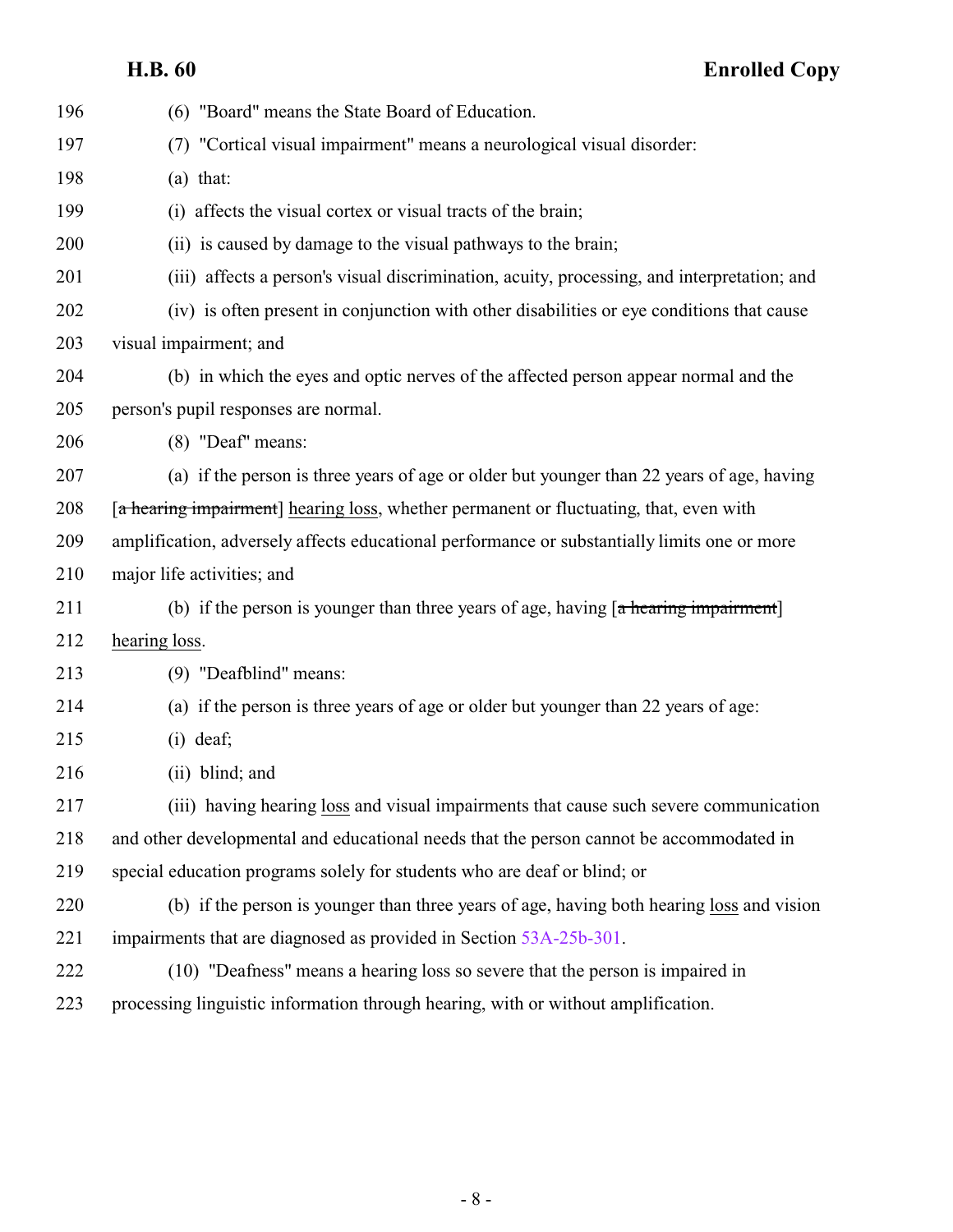| 224 | (11) "Educator" means a person who holds:                                                   |
|-----|---------------------------------------------------------------------------------------------|
| 225 | (a) (i) a license issued under Title 53A, Chapter 6, Educator Licensing and Professional    |
| 226 | Practices Act; and                                                                          |
| 227 | (ii) a position as:                                                                         |
| 228 | $(A)$ a teacher;                                                                            |
| 229 | (B) a speech pathologist;                                                                   |
| 230 | (C) a librarian or media specialist;                                                        |
| 231 | (D) a preschool teacher;                                                                    |
| 232 | (E) a guidance counselor;                                                                   |
| 233 | (F) a school psychologist;                                                                  |
| 234 | (G) an audiologist; or                                                                      |
| 235 | (H) an orientation and mobility specialist; or                                              |
| 236 | (b) (i) a bachelor's degree or higher;                                                      |
| 237 | (ii) credentials from the governing body of the professional's area of practice; and        |
| 238 | (iii) a position as:                                                                        |
| 239 | (A) a Parent Infant Program consultant;                                                     |
| 240 | (B) a deafblind consultant;                                                                 |
| 241 | (C) a school nurse;                                                                         |
| 242 | (D) a physical therapist;                                                                   |
| 243 | (E) an occupational therapist;                                                              |
| 244 | (F) a social worker; or                                                                     |
| 245 | (G) a low vision specialist.                                                                |
| 246 | (12) "Functional blindness" means a disorder in which the physical structures of the        |
| 247 | eye may be functioning, but the person does not attend to, examine, utilize, or accurately  |
| 248 | process visual information.                                                                 |
| 249 | (13) "Functional hearing loss" means a central nervous system impairment that results       |
| 250 | in abnormal auditory perception, including an auditory processing disorder or auditory      |
| 251 | neuropathy/dys-synchrony, in which parts of the auditory system may be functioning, but the |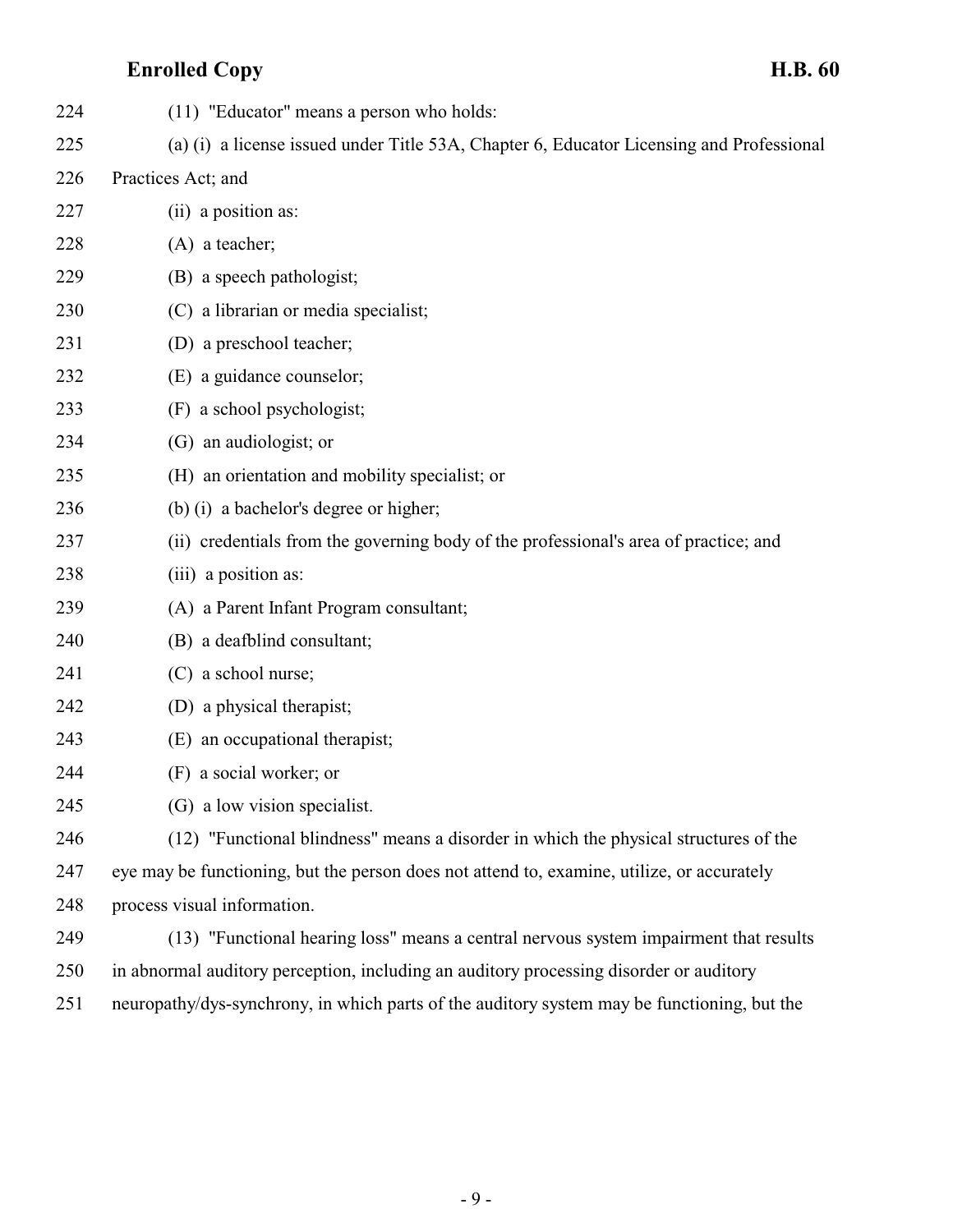| person does not attend to, respond to, localize, utilize, or accurately process auditory   |
|--------------------------------------------------------------------------------------------|
| information.                                                                               |
| (14) "Hard of hearing" means having a hearing loss, excluding deafness.                    |
| [(15) "Hearing impairment" includes hard of hearing, deafness, or functional hearing       |
| loss.]                                                                                     |
| $[ (16) ]$ (15) "Individualized education program" or "IEP" means:                         |
| (a) a written statement for a student with a disability that is developed, reviewed, and   |
| revised in accordance with the Individuals with Disabilities Education Act, 20 U.S.C. Sec. |
| 1400 et seq.; or                                                                           |
| (b) an individualized family service plan developed:                                       |
| (i) for a child with a disability who is younger than three years of age; and              |
| (ii) in accordance with the Individuals with Disabilities Education Act, 20 U.S.C. Sec.    |
| 1400 et seq.                                                                               |
| $[ (17) ]$ (16) "LEA" means a local education agency that has administrative control and   |
| direction for public education.                                                            |
| $[ (18) ]$ (17) "LEA of record" means the school district of residence of a student as     |
| determined under Section 53A-2-201.                                                        |
| $[ (19) ]$ (18) "Low vision" means an impairment in vision in which:                       |
| (a) visual acuity is at $20/70$ or worse; or                                               |
| (b) the visual field is reduced to less than 20 degrees.                                   |
| $[2\theta]$ (19) "Parent Infant Program" means a program at the Utah Schools for the Deaf  |
| and the Blind that provides services:                                                      |
| (a) through an interagency agreement with the Department of Health to children             |
| younger than three years of age who are deaf, blind, or deafblind; and                     |
| (b) to children younger than three years of age who are deafblind through Deafblind        |
| Services of the Utah Schools for the Deaf and the Blind.                                   |
| $[\frac{(21)}{(20)}]$ "Section 504" means Section 504 of the Rehabilitation Act of 1973.   |
| $[\frac{22}{2}]$ (21) "Section 504 accommodation plan" means a plan developed pursuant to  |
|                                                                                            |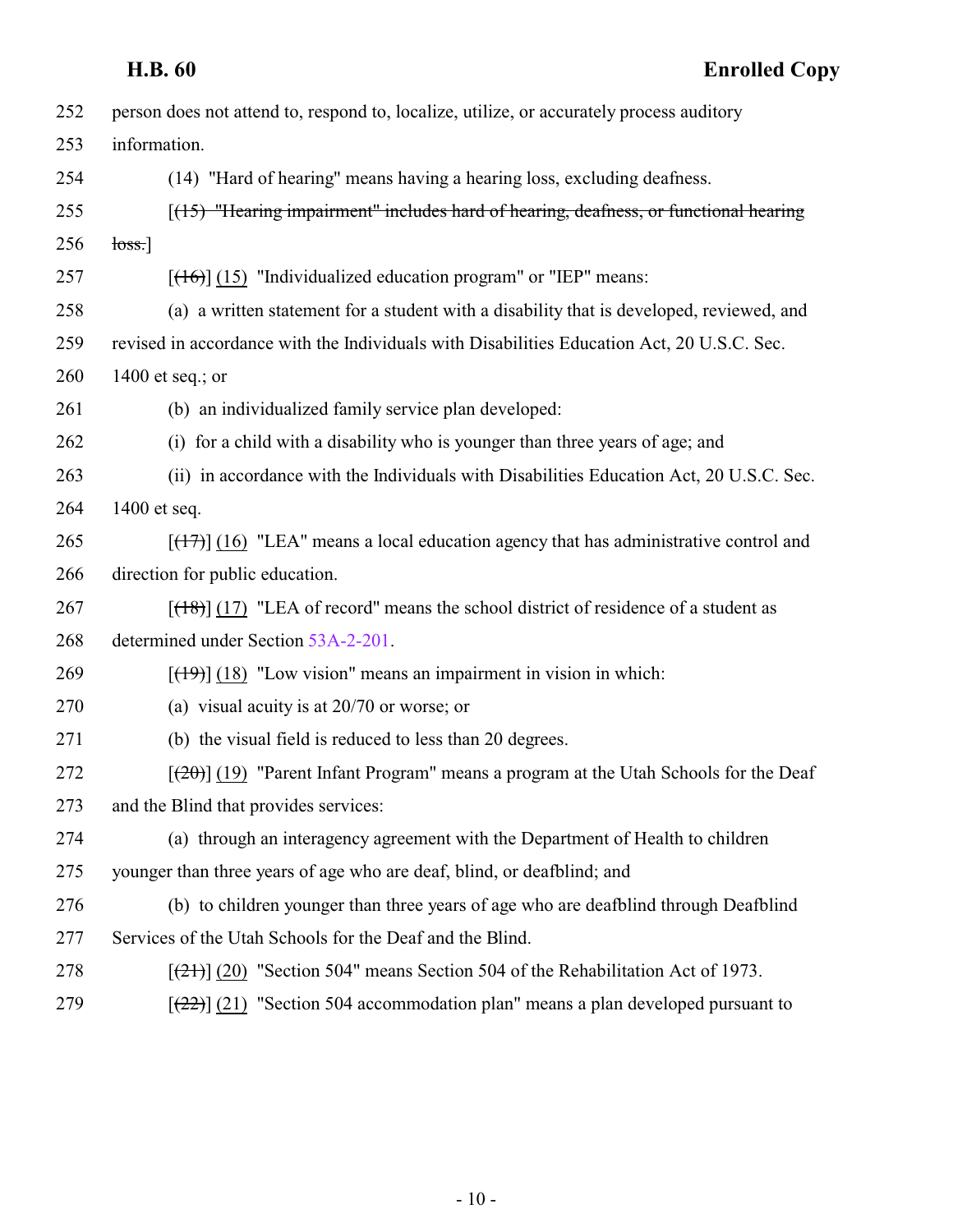- Section 504 of the Rehabilitation Act of 1973, as amended, to provide appropriate
- accommodations to an individual with a disability to ensure access to major life activities.
- 282  $\left[\frac{(23)}{(22)}\right]$  (22) "Superintendent" means the superintendent of the Utah Schools for the Deaf and the Blind.
- 284  $\left[\frac{(24)}{(23)}\right]$  (23) "Visual impairment" includes partial sightedness, low vision, blindness, cortical visual impairment, functional blindness, and degenerative conditions that lead to blindness or severe loss of vision.
- <span id="page-10-0"></span>Section 5. Section **53A-25b-307** is amended to read:
- **53A-25b-307. Educational Enrichment Program for Deaf, Hard of Hearing, and Visually Impaired Students -- Funding for the program.**
- 290 (1) There is established the Educational Enrichment Program for [Hearing] Deaf, Hard of Hearing, and Visually Impaired Students.
- (2) The purpose of the program is to provide opportunities that will, in a family friendly environment, enhance the educational services required for deaf, hard of hearing, blind, or deafblind students.
- (3) The advisory council shall design and implement the program, subject to the approval by the board.
- (4) The program shall be funded from the interest and dividends derived from the permanent funds created for the Utah Schools for the Deaf and the Blind pursuant to Section 12 of the Utah Enabling Act and distributed by the director of the School and Institutional Trust Lands Administration under Section [53C-3-103](http://le.utah.gov/UtahCode/SectionLookup.jsp?section=53c-3-103&session=2017GS).
- <span id="page-10-1"></span>Section 6. Section **53B-6-104** is amended to read:

### **53B-6-104. Multi-University Consortium for Teacher Training in Sensory**

- **Impairments -- Purposes -- Appropriation.**
- (1) (a) In conjunction with the State Board of Regents' master plan for higher education, there is established a Multi-University Consortium for Teacher Training in Sensory Impairments which is an outgrowth of a consortium established by the federal government.
- 

(b) The consortium shall include within its membership the University of Utah, Utah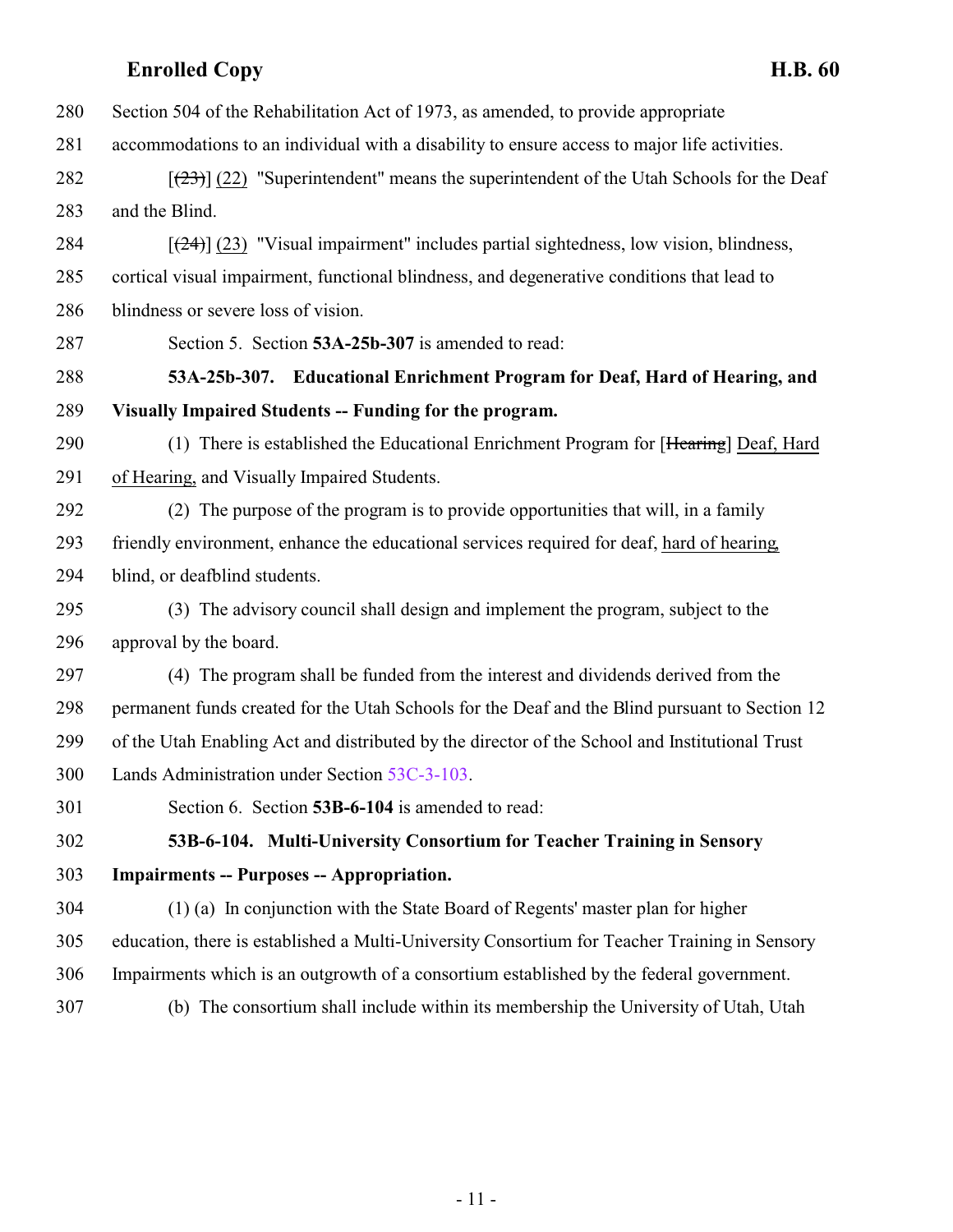<span id="page-11-0"></span>

|     | <b>Enrolled Copy</b><br><b>H.B. 60</b>                                                          |
|-----|-------------------------------------------------------------------------------------------------|
| 308 | State University, Brigham Young University, the Utah Schools for the Deaf and the Blind, the    |
| 309 | Services for At-Risk Students section under the State Board of Education, and local school      |
| 310 | districts.                                                                                      |
| 311 | (2) The consortium, in collaboration with the State Board of Regents and the State              |
| 312 | Board of Education, shall develop and implement teacher preparation programs that qualify       |
| 313 | and certify instructors to work with students who are visually impaired, [hearing impaired]     |
| 314 | deaf, or hard of hearing, or both visually impaired and [hearing impaired] deaf or hard of      |
| 315 | hearing.                                                                                        |
| 316 | (3) (a) There is appropriated from the General Fund for fiscal year 1994-95, \$200,000          |
| 317 | to the State Board of Regents to fund the consortium's teacher preparation programs referred to |
| 318 | in Subsection $(2)$ .                                                                           |
| 319 | (b) The appropriation is nonlapsing.                                                            |
| 320 | (c) The State Board of Regents shall consider including within its annual budget                |
| 321 | recommendations a line item appropriation to provide ongoing funding for the programs           |
| 322 | provided pursuant to this section.                                                              |
| 323 | Section 7. Section 54-8b-10 is amended to read:                                                 |
| 324 | 54-8b-10. Imposing a surcharge to provide deaf, hard of hearing, and speech                     |
| 325 | impaired persons with telecommunication devices -- Definitions -- Procedures for                |
| 326 | establishing program -- Surcharge -- Administration and disposition of surcharge money.         |
| 327 | (1) As used in this section:                                                                    |
| 328 | (a) "Certified deaf [or severely hearing or speech impaired person], hard of hearing, or        |
| 329 | severely speech impaired individual" means any state resident who:                              |
| 330 | (i) is so certified by:                                                                         |
| 331 | (A) a licensed physician;                                                                       |
| 332 | (B) an otolaryngologist;                                                                        |
| 333 | (C) a speech language pathologist;                                                              |
| 334 | (D) an audiologist; or                                                                          |
| 335 | (E) a qualified state agency; and                                                               |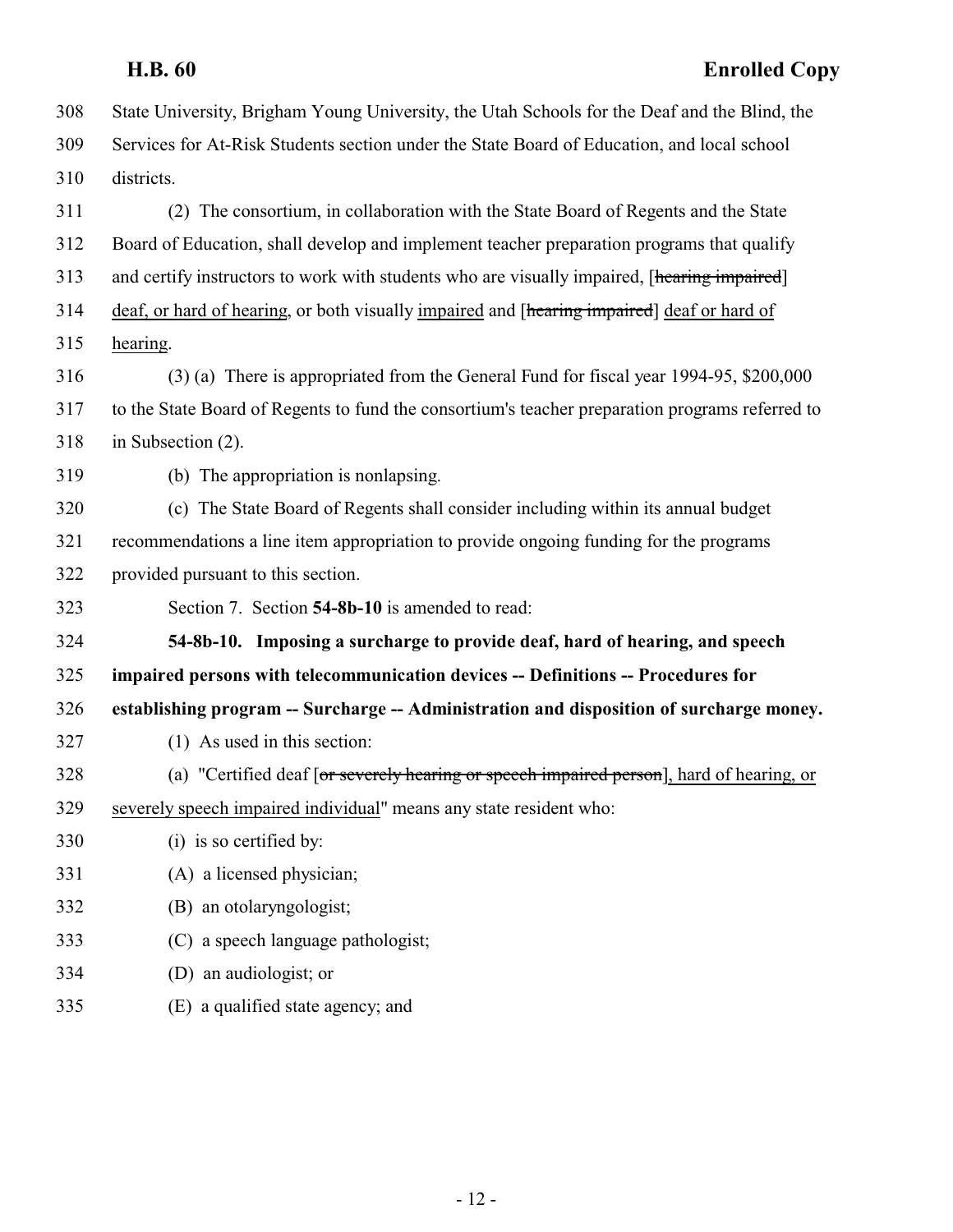(ii) qualifies for assistance under any low income public assistance program administered by a state agency. (b) "Certified interpreter" means a person who is a certified interpreter under Title 35A, Chapter 13, Part 6, Interpreter Services for the Deaf and Hard of Hearing Act. (c) (i) "Telecommunication device" means any mechanical adaptation device that 341 enables a deaf [or severely hearing or speech impaired person], hard of hearing, or severely speech impaired individual to use the telephone. (ii) "Telecommunication device" includes: (A) telecommunication devices for the deaf (TDD); (B) telephone amplifiers; (C) telephone signal devices; (D) artificial larynxes; and (E) adaptive equipment for TDD keyboard access. (2) The commission shall hold hearings to establish a program whereby a certified deaf [or severely hearing or speech impaired], hard of hearing, or severely speech impaired customer of a telecommunications corporation that provides service through a local exchange or of a wireless telecommunications provider may obtain a telecommunication device capable of serving the customer at no charge to the customer beyond the rate for basic service. (3) (a) The program described in Subsection (2) shall provide a dual party relay system 355 using third party intervention to connect a certified deaf [or severely hearing or speech] impaired person], hard of hearing, or severely speech impaired individual with a normal 357 hearing [person] individual by way of telecommunication devices designed for that purpose. (b) The commission may, by rule, establish the type of telecommunications device to be provided to ensure functional equivalence. (4) (a) The commission shall impose a surcharge on each residential and business access line of each customer of local-exchange telephone service in this state, and each residential and business telephone number of each customer of mobile telephone service in this state, not including a telephone number used exclusively to transfer data to and from a mobile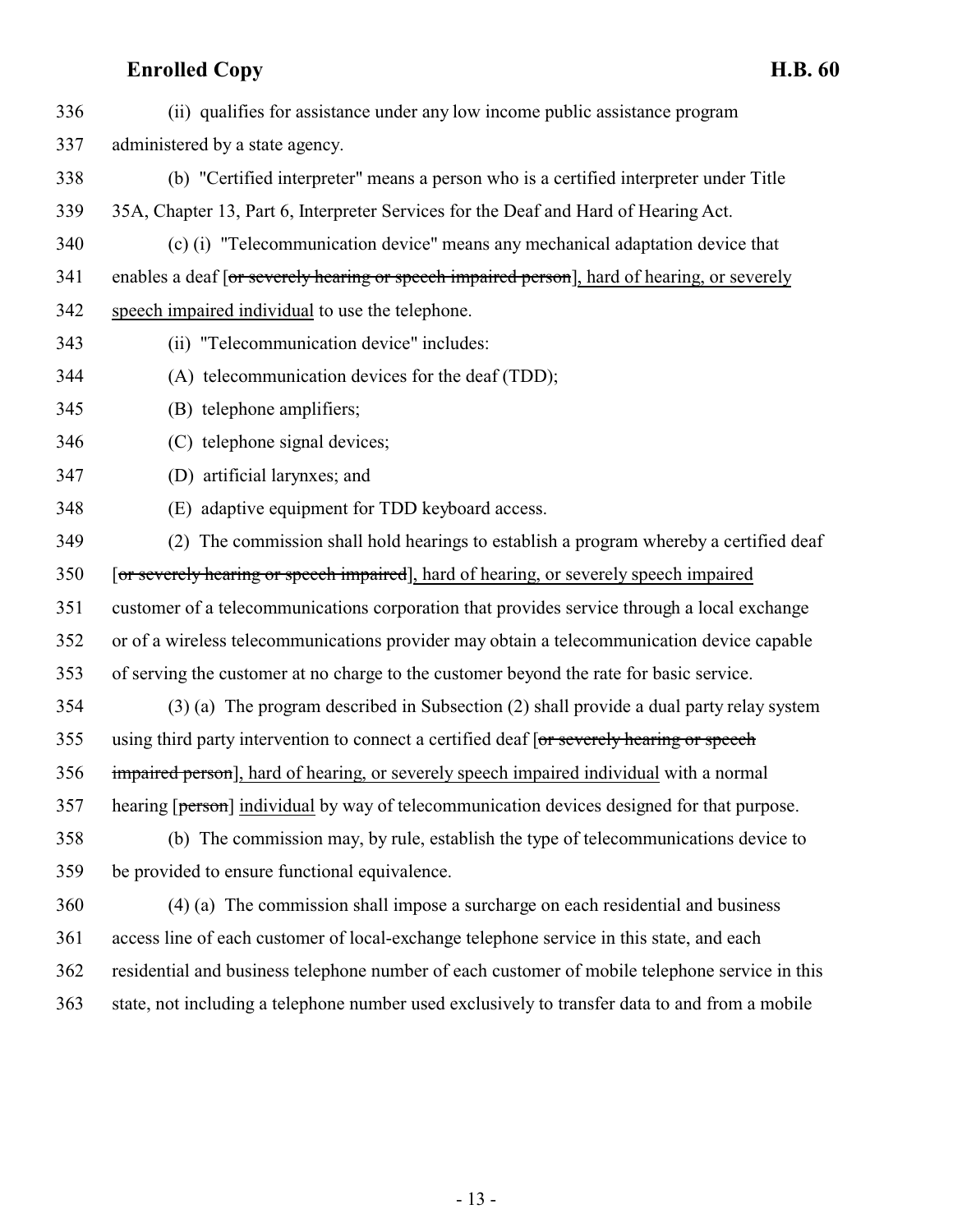| 364 | device, which shall be collected by the telecommunications corporation providing public      |
|-----|----------------------------------------------------------------------------------------------|
| 365 | telecommunications service to the customer, to cover the costs of:                           |
| 366 | (i) the program described in Subsection $(2)$ ; and                                          |
| 367 | (ii) payments made under Subsection (5).                                                     |
| 368 | (b) The commission shall establish by rule the amount to be charged under this section,      |
| 369 | provided that:                                                                               |
| 370 | (i) the surcharge does not exceed 20 cents per month for each residential and business       |
| 371 | access line for local-exchange telephone service, and for each residential and business      |
| 372 | telephone number for mobile telephone service, not including a telephone number used         |
| 373 | exclusively to transfer data to and from a mobile device; and                                |
| 374 | (ii) if the surcharge is related to a mobile telecommunications service, the surcharge       |
| 375 | may be imposed, billed, and collected only to the extent permitted by the Mobile             |
| 376 | Telecommunications Sourcing Act, 4 U.S.C. Sec. 116 et seq.                                   |
| 377 | (c) The telecommunications corporation shall collect the surcharge from its customers        |
| 378 | and transfer the money collected to the commission under rules adopted by the commission.    |
| 379 | (d) The surcharge shall be separately identified on each bill to a customer.                 |
| 380 | (5) (a) Money collected from the surcharge imposed under Subsection (4) shall be             |
| 381 | deposited in the state treasury as dedicated credits to be administered as determined by the |
| 382 | commission.                                                                                  |
| 383 | (b) These dedicated credits may be used only:                                                |
| 384 | (i) for the purchase, maintenance, repair, and distribution of telecommunication             |
| 385 | devices;                                                                                     |
| 386 | (ii) for the acquisition, operation, maintenance, and repair of a dual party relay system;   |
| 387 | (iii) to reimburse telephone corporations for the expenses incurred in collecting and        |
| 388 | transferring to the commission the surcharge imposed by the commission;                      |
| 389 | (iv) for the general administration of the program;                                          |
| 390 | (v) to train persons in the use of telecommunications devices; and                           |
| 391 | (vi) by the commission to contract, in compliance with Title 63G, Chapter 6a, Utah           |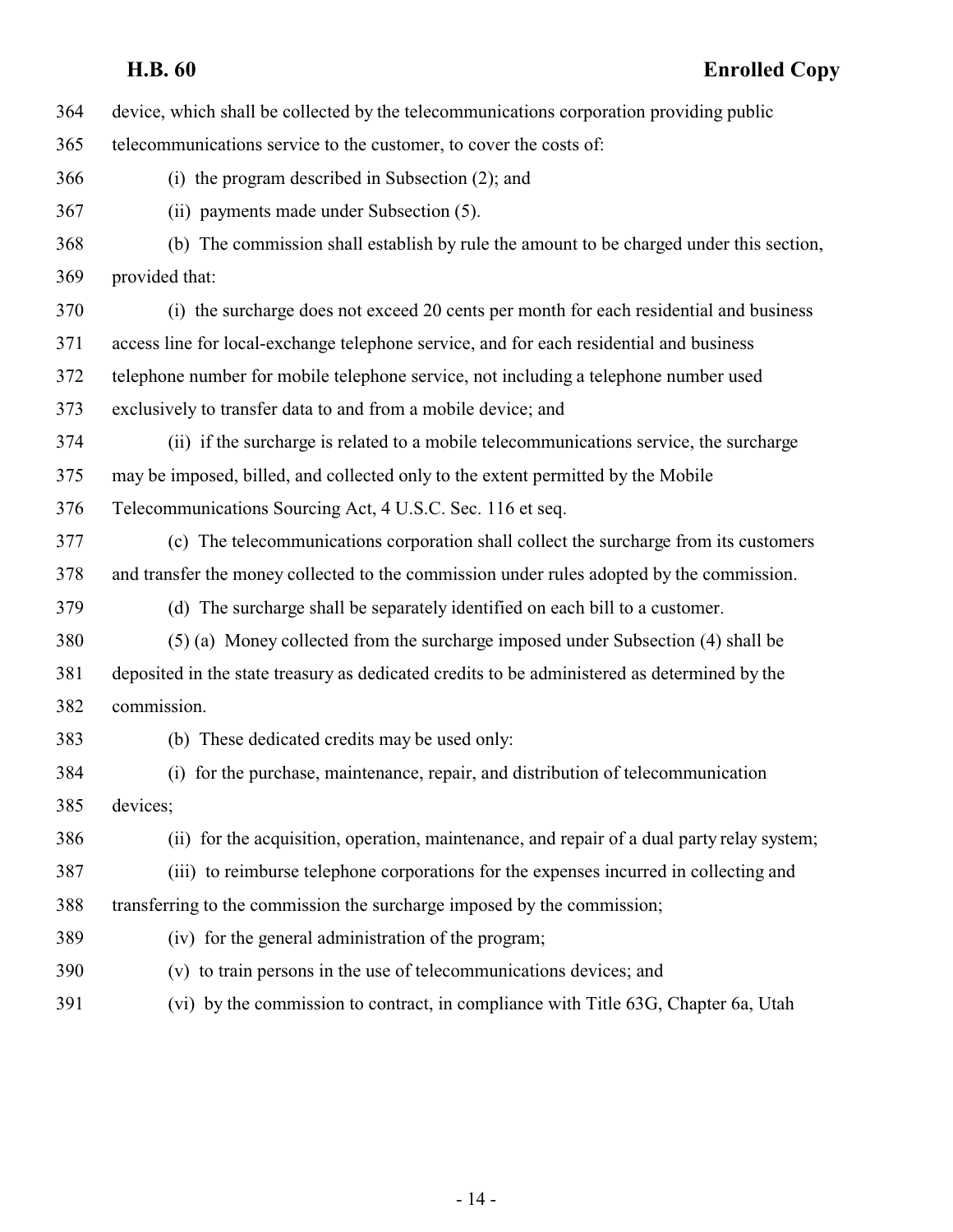<span id="page-14-0"></span> Procurement Code, with: (A) an institution within the state system of higher education listed in Section [53B-1-102](http://le.utah.gov/UtahCode/SectionLookup.jsp?section=53b-1-102&session=2017GS) for a program approved by the Board of Regents that trains persons to qualify as certified interpreters; or (B) the Utah State Office of Rehabilitation created in Section [35A-1-202](http://le.utah.gov/UtahCode/SectionLookup.jsp?section=35a-1-202&session=2017GS) for a program that trains persons to qualify as certified interpreters. (c) (i) The commission shall make rules under Title 63G, Chapter 3, Utah 399 Administrative Rulemaking Act, for the administration of money under Subsection  $(5)(b)(vi)$ . (ii) In the initial rulemaking to determine the administration of money under 401 Subsection  $(5)(b)(vi)$ , the commission shall give notice and hold a public hearing. (d) Money received by the commission under Subsection (4) is nonlapsing. (6) (a) The telephone surcharge need not be collected by a telecommunications corporation if the amount collected would be less than the actual administrative costs of the collection. (b) If Subsection (6)(a) applies, the telecommunications corporation shall submit to the commission, in lieu of the revenue from the surcharge collection, a breakdown of the anticipated costs and the expected revenue from the collection, showing that the costs exceed the revenue. (7) The commission shall solicit the advice, counsel, and physical assistance of 411 [severely hearing or speech impaired persons] deaf, hard of hearing, or severely speech impaired individuals and the organizations serving them in the design and implementation of the program. Section 8. Section **58-41-2** is amended to read: **58-41-2. Definitions.** In addition to the definitions in Section [58-1-102](http://le.utah.gov/UtahCode/SectionLookup.jsp?section=58-1-102&session=2017GS), as used in this chapter: 417 (1) "ASHA" means the American Speech[and]-Language-Hearing Association. (2) "Association" means the Utah Speech[and]-Language-Hearing Association. (3) "Audiologist" means a person who practices audiology or who holds himself out to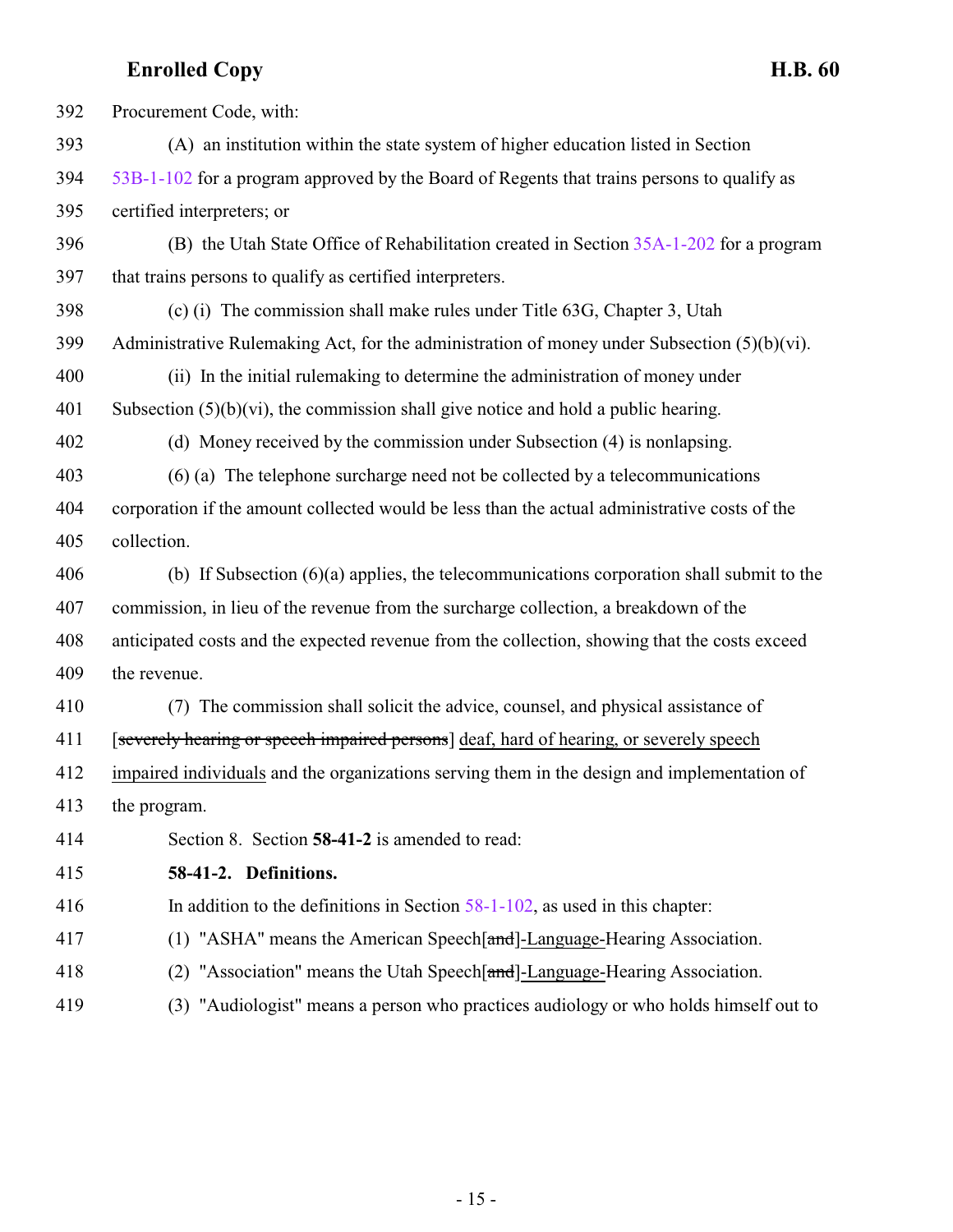the public directly or indirectly by any means, act, title, identification, performance, method, or procedure as one who nonmedically examines, measures, tests, interprets, evaluates, assesses, diagnoses, directs, instructs, treats, counsels, prescribes, and recommends for persons affected 423 by or suspected of having disorders of or conditions of [impaired] hearing loss, or assists persons in achieving the reception, communication, and perception of sound and determines the range, nature, and degree of hearing function related to communication needs, or provides audiology services and uses audio electronic equipment and provides audiology services and consultation regarding noise control and hearing conservation, conducts tests and interpretation of vestibular function and nystagmus, prepares ear impressions and provides ear molds, aids, accessories, prescriptions, and prostheses for hearing, evaluates sound environment and equipment, and calibrates instruments used in testing and supplementing auditory function. A person is deemed to be an audiologist if he directly or indirectly provides or offers to provide these services or functions set forth in Subsection (4) or any related function.

 (4) "Audiology" means the application of principles, methods, and procedures, and measuring, testing, examining, interpreting, diagnosing, predicting, evaluating, prescribing, consulting, treating, instructing, and researching, which is related to hearing, vestibular function, and the disorders of hearing, to related language and speech disorders and to aberrant 437 behavior related to [loss of] hearing loss or vestibular function, for the purpose of preventing 438 and modifying disorders related to [<del>loss of</del>] hearing loss or vestibular function, and planning, directing, managing, conducting, and participating in hearing conservation, evoked potentials evaluation, nonmedical tinnitus evaluation or treatment, noise control, habilitation, and rehabilitation programs, including hearing aid evaluation, assistive listening device evaluation, prescription, preparation, and dispensing, and auditory training and lip reading.

(5) "Audiology aide" means an individual who:

 (a) meets the minimum qualifications established by the board for audiology aides. Those qualifications shall be substantial but less than those established by this chapter for licensing an audiologist;

(b) does not act independently; and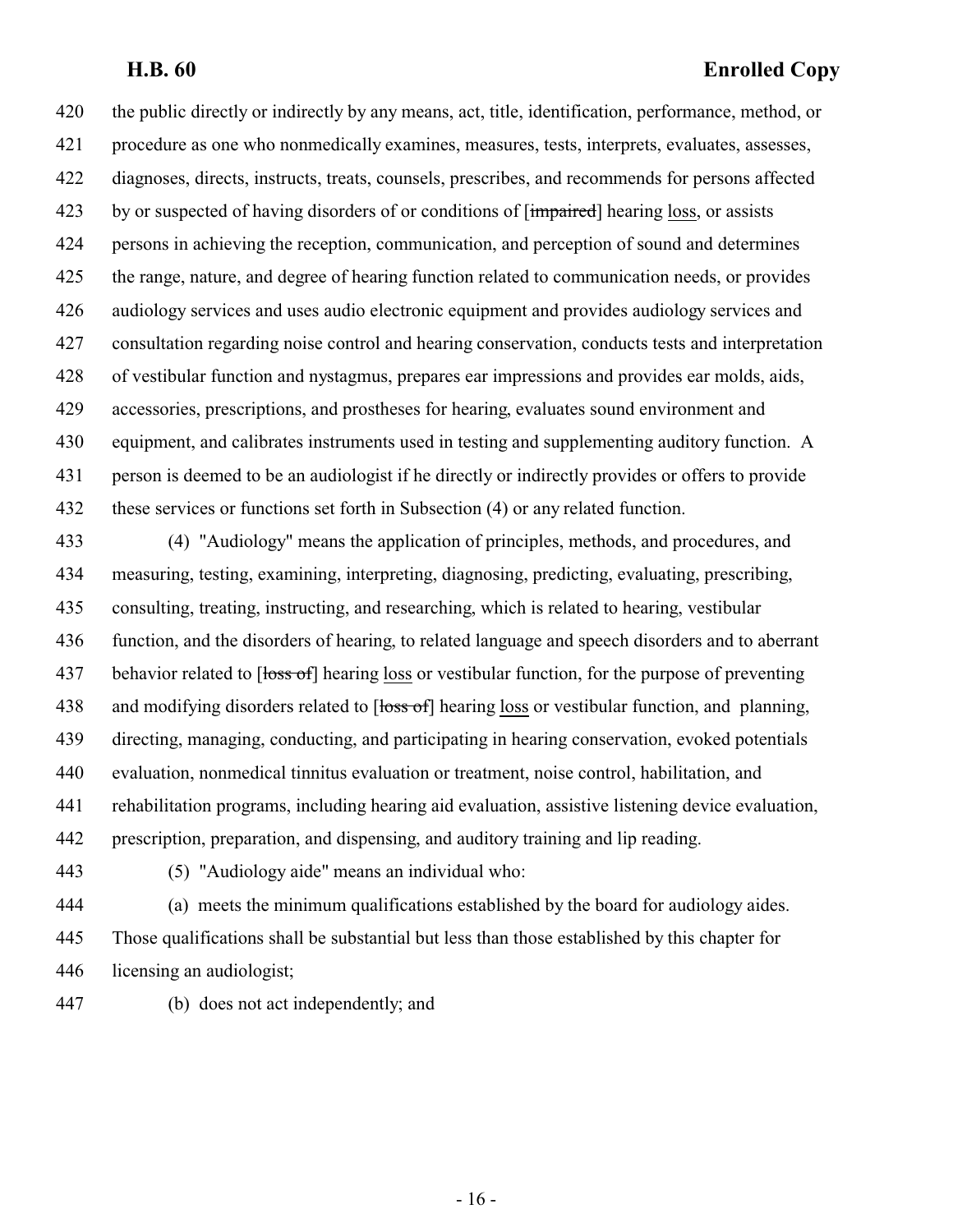| 448 | (c) works under the personal direction and direct supervision of a licensed audiologist            |
|-----|----------------------------------------------------------------------------------------------------|
| 449 | who accepts responsibility for the acts and performance of that audiology aide under this          |
| 450 | chapter.                                                                                           |
| 451 | (6) "Board" means the Speech-language Pathology and Audiology Licensing Board                      |
| 452 | created under Section 58-41-6.                                                                     |
| 453 | (7) "CCC" means the certificate of clinical competence awarded by the American                     |
| 454 | Speech[and]-Language-Hearing Association.                                                          |
| 455 | (8) "CFY" means the clinical fellowship year prescribed by ASHA.                                   |
| 456 | (9) "Disorder" means the condition of decreased, absent, or impaired auditory, speech,             |
| 457 | voice, or language function.                                                                       |
| 458 | (10) "Hearing aid dealer" means one who sells, repairs, and adjusts hearing aids.                  |
| 459 | (11) "Licensed audiologist" means any individual to whom a license has been issued                 |
| 460 | under this chapter if that license is in force and has not been suspended or revoked.              |
| 461 | (12) "Licensed speech-language pathologist" means any individual licensed under this               |
| 462 | chapter whose license is in force and has not been suspended or revoked.                           |
| 463 | (13) "Person" means any individual, group, organization, partnership, or corporate                 |
| 464 | body, except that only an individual may be licensed under this chapter.                           |
| 465 | (14) "Practice of audiology" means rendering or offering to render to individuals,                 |
| 466 | groups, agencies, organizations, industries, or the public any performance or service in           |
| 467 | audiology.                                                                                         |
| 468 | (15) "Practice of speech-language pathology" means rendering, prescribing, or offering             |
| 469 | to render to individuals, groups, agencies, organizations, industries or the public any service in |
| 470 | speech-language pathology.                                                                         |
| 471 | (16) "Prescribe" means to:                                                                         |
| 472 | (a) determine, specify, and give the directions, procedures, or rules for a person to              |
| 473 | follow in determining and ordering the preparation, delivery, and use of specific mechanical,      |
| 474 | acoustic, or electronic aids to hearing or speech; and                                             |
| 475 | (b) determine or designate a remedy for a person.                                                  |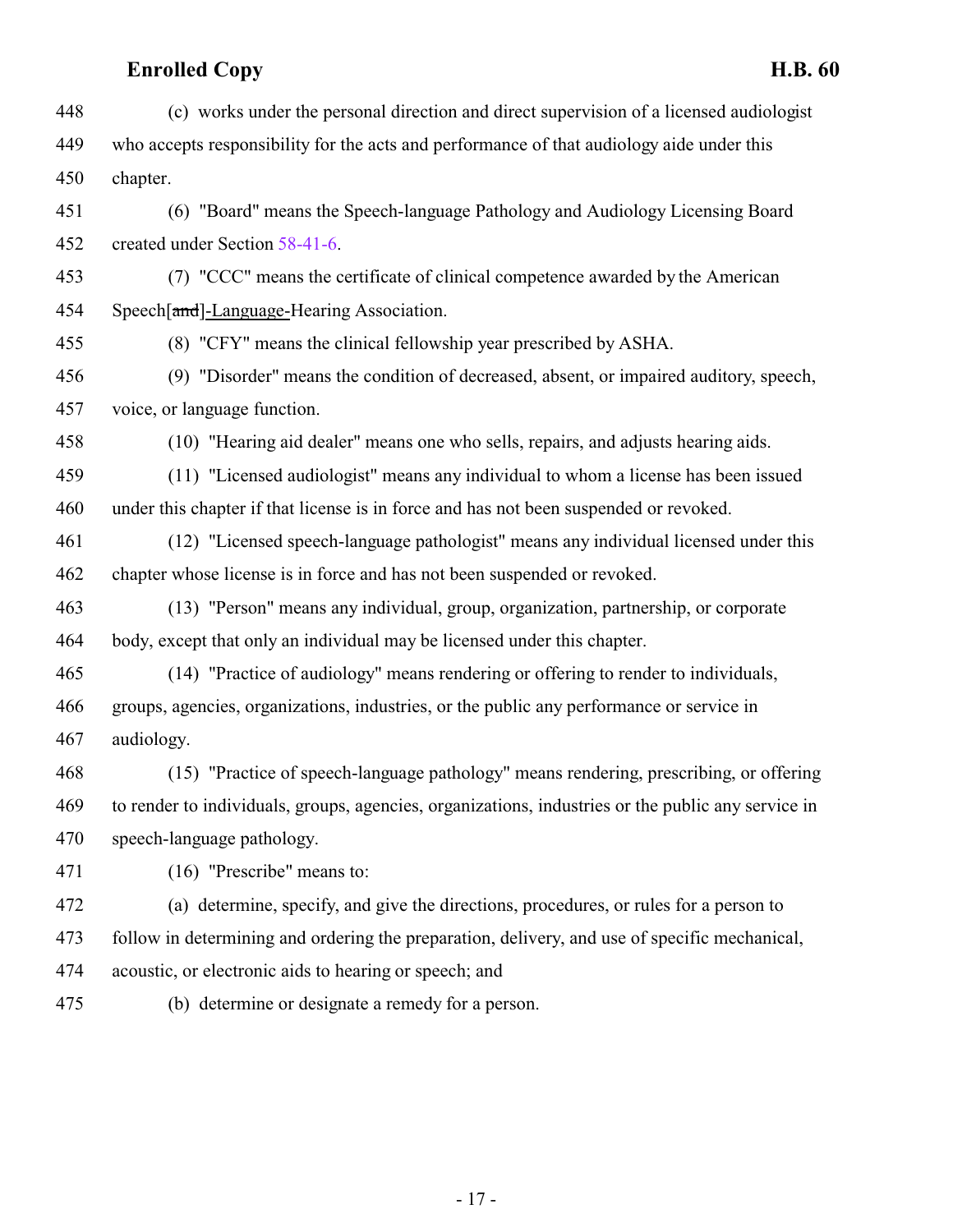(17) "Prescription" means a written or oral order for the delivery or execution of that which has been prescribed.

(18) "Speech-language pathologist" means:

 (a) a person who practices speech-language pathology or who holds himself out to the public by any means, or by any service or function he performs, directly or indirectly, or by using the terms "speech-language pathologist," "speech-language therapist," "language disability specialist," or any variation, derivation, synonym, coinage, or whatever expresses, employs, or implies these terms, names, or functions; or

 (b) a person who performs any of the functions described in Subsection (19) or any related functions.

 (19) "Speech-language pathology" means the application of principles, methods, and procedures for the examination, measurement, prevention, testing, identification, evaluation, diagnosis, treatment, instruction, modification, prescription, restoration, counseling, habilitation, prediction, management, and research related to the development and the disorders or disabilities of human communication, speech, voice, language, cognitive communication, or oral, pharyngeal, or laryngeal sensorimotor competencies, for the purpose of identifying, evaluating, diagnosing, prescribing, preventing, managing, correcting, ameliorating, or modifying those disorders and their effects in individuals or groups of individuals.

(20) "Speech-language pathology aide" means an individual who:

 (a) meets the minimum qualifications established by the board for speech-language pathology aides. Those qualifications shall be substantial but less than those established by this chapter for licensing a speech-language pathologist;

(b) does not act independently; and

(c) works under the personal direction and direct supervision of a licensed

 speech-language pathologist who accepts the responsibility for the acts and performances of that speech-language pathology aide while working under this chapter.

 (21) "Treatment" means the services of a speech-language pathologist or audiologist to examine, diagnose, correct, or ameliorate speech or hearing disorders, abnormalities, behavior,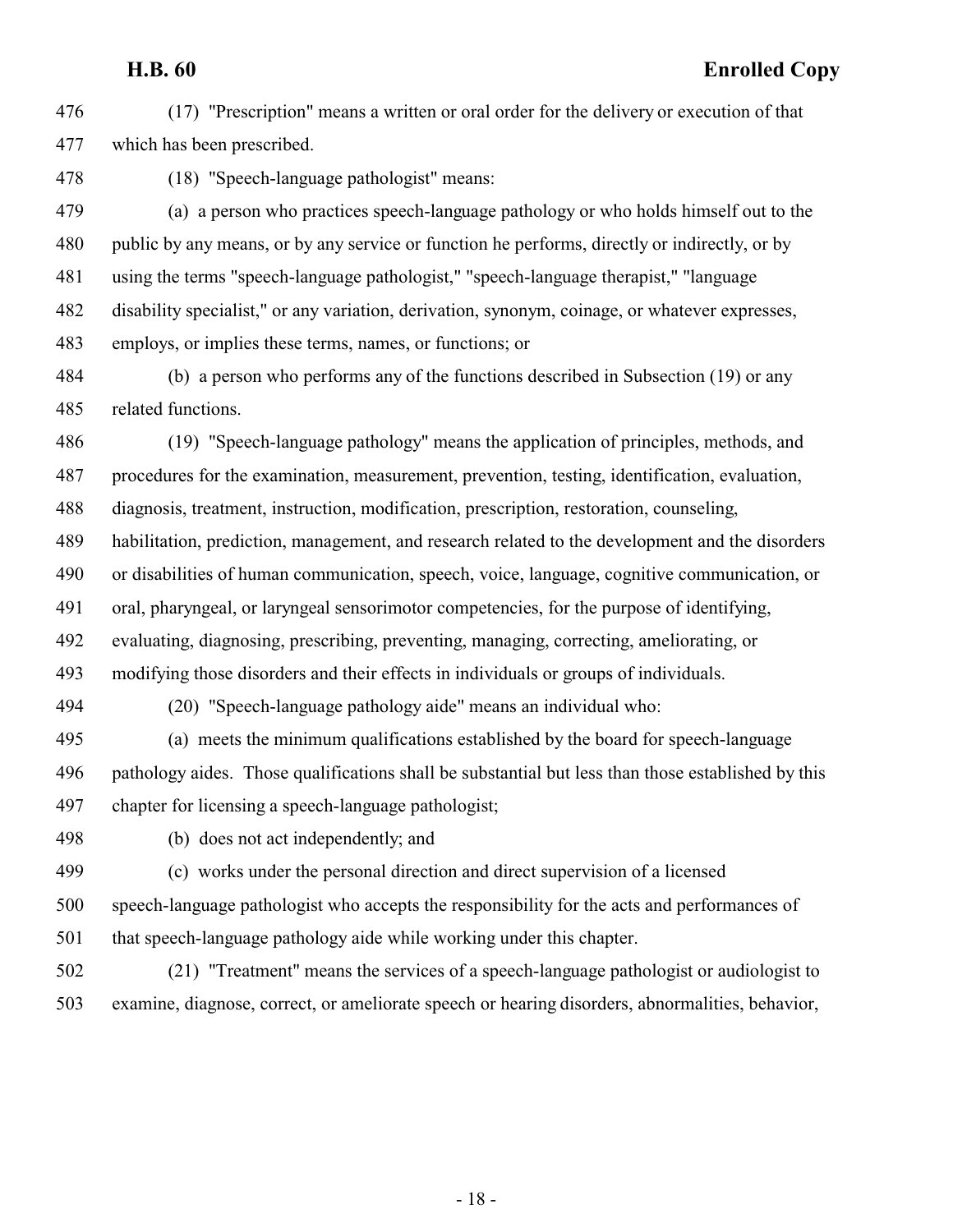or their effects.

 (22) "Unprofessional conduct" as defined in Section [58-1-501](http://le.utah.gov/UtahCode/SectionLookup.jsp?section=58-1-501&session=2017GS) and as may be further defined by rule includes:

 (a) failing to maintain a level of professional practice consistent with all initial and subsequent requirements by which a license is achieved or maintained under this chapter;

(b) utilizing substandard or inappropriate facilities or equipment;

 (c) treating any disorder for which the licensee has not had the necessary training and experience; or

(d) failing to comply with the requirements of Section [58-41-17](#page-18-0).

<span id="page-18-0"></span>Section 9. Section **58-41-17** is amended to read:

**58-41-17. Requirements for selling hearing aids.**

(1) As used in this section:

 (a) "Hearing aid" means a wearable instrument or device designed or offered for the purpose of aiding or compensating for [impaired human hearing] human hearing loss, including its parts, attachments, or accessories.

 (b) "Hearing aid" does not include a device that is surgically implanted in the cochlea or under the skin near the ear.

 (2) A person licensed under this chapter who offers to sell a hearing aid to a consumer shall inform the consumer about hearing aids that work with assistive listening systems that are compliant with the ADA Standards for Accessible Design adopted by the United States Department of Justice in accordance with the Americans with Disabilities Act, 42 U.S.C. Sec. 12101 et seq.

 (3) A person licensed under this chapter who sells a hearing aid to a consumer shall provide a written receipt or written contract to the consumer that provides the consumer with a 30-day right to cancel the purchase and to obtain a refund if the consumer returns the hearing aid to the seller in the same condition as when purchased, excluding ordinary wear and tear. (4) The written receipt or contract shall notify the consumer of the 30-day right to

cancel in at least 12-point font.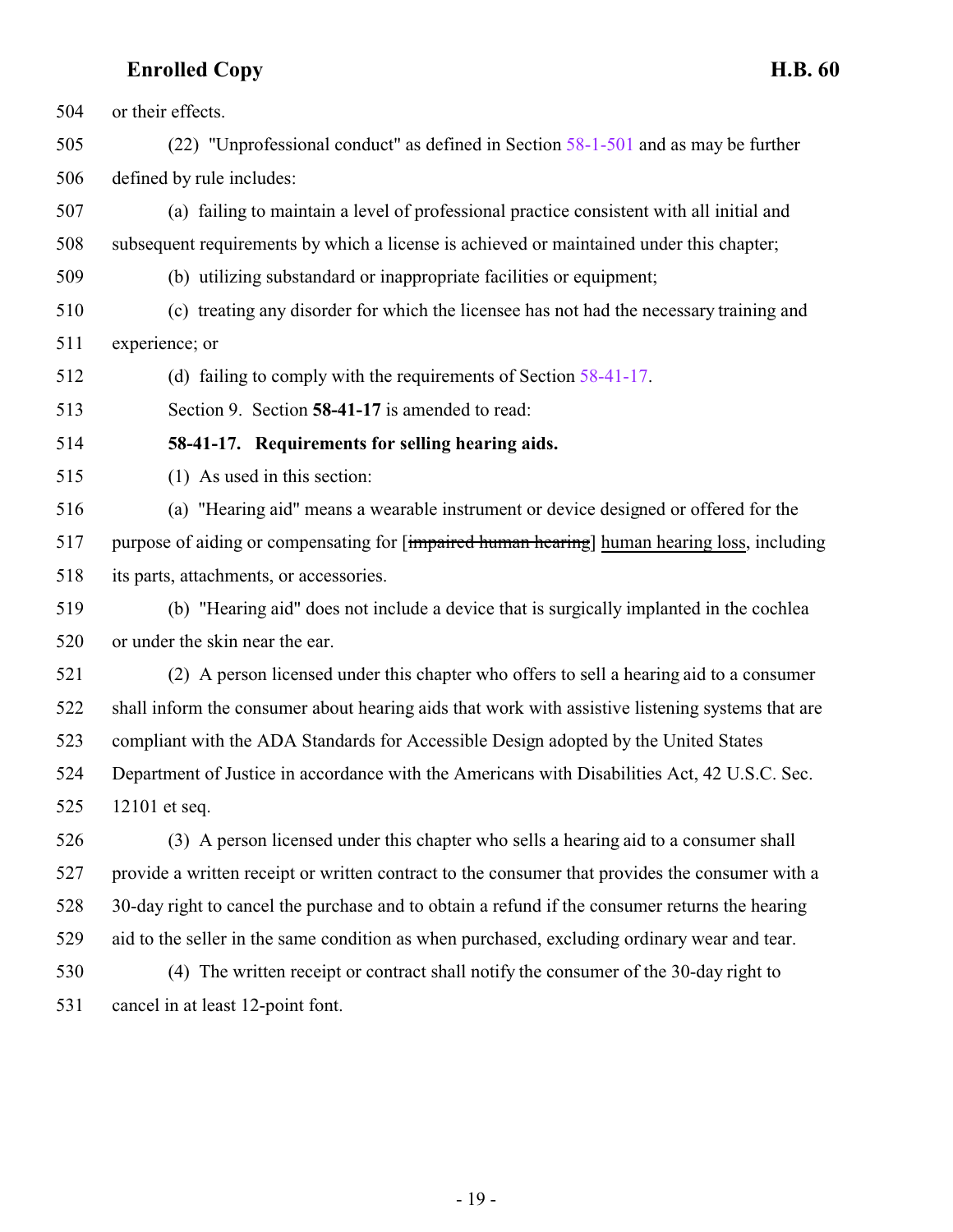(5) The 30-day right to cancel shall commence from the date the hearing aid is originally delivered to the consumer or the date the written receipt or contract is delivered to the consumer, whichever is later.

 (6) The 30-day period shall be tolled for any period during which the hearing aid seller, dealer, or fitter has possession or control of the hearing aid after its original delivery.

 (7) Upon exercise of the 30-day right to cancel a hearing aid purchase, the seller of the hearing aid is entitled to a cancellation fee equal to the actual cost that will be incurred by the seller in order to return the hearing aid to the manufacturer, provided that the written receipt or contract states the exact amount that will be retained by the seller as a cancellation fee.

Section 10. Section **58-46a-102** is amended to read:

<span id="page-19-0"></span>

### **58-46a-102. Definitions.**

In addition to the definitions in Section [58-1-102](http://le.utah.gov/UtahCode/SectionLookup.jsp?section=58-1-102&session=2017GS), as used in this chapter:

 (1) "Board" means the Hearing Instrument Specialist Licensing Board created in Section [58-46a-201](http://le.utah.gov/UtahCode/SectionLookup.jsp?section=58-46a-201&session=2017GS).

 (2) "Direct supervision" means that the supervising hearing instrument specialist is present in the same facility as is the person being supervised and is available for immediate in person consultation.

549  $\left[\frac{(4)}{(3)}\right]$  (3) "Hearing instrument" or "hearing aid" means any device designed or offered to be worn on or by an individual to enhance [impaired human hearing] human hearing, including the device's specialized parts, attachments, or accessories.

552  $\left[\left(\frac{3}{2}\right)\right]$  (4) "Hearing instrument intern" means a person licensed under this chapter who is obtaining education and experience in the practice of a hearing instrument specialist under the supervision of a supervising hearing instrument specialist.

 (5) "Indirect supervision" means that the supervising hearing instrument specialist is not required to be present in the same facility as is the person being supervised, but is available for voice to voice contact by telephone, radio, or other means at the initiation of the person being supervised.

(6) "Practice of a hearing instrument specialist" means: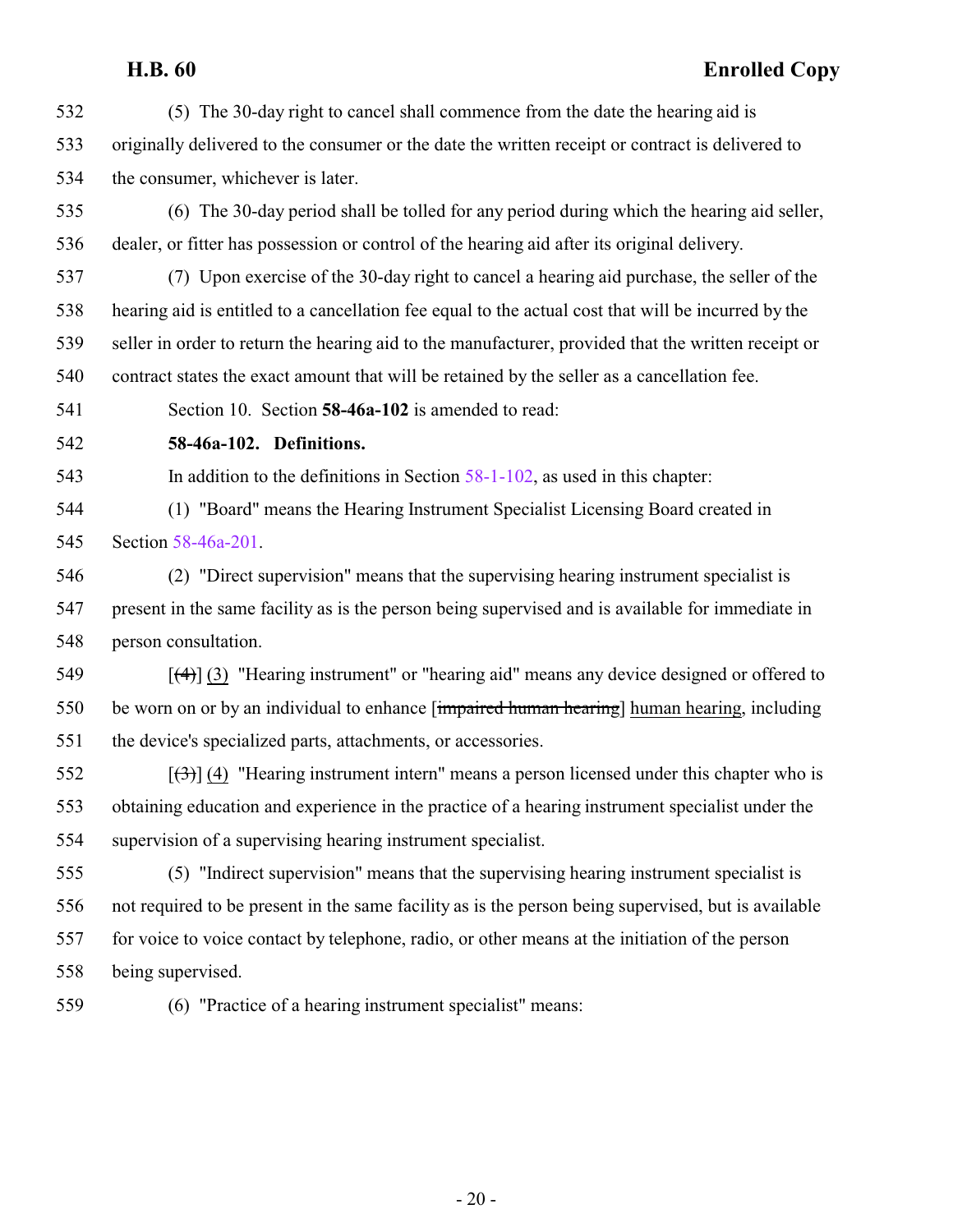| 560 | (a) establishing a place of business to practice as a hearing instrument specialist;               |
|-----|----------------------------------------------------------------------------------------------------|
| 561 | (b) testing the hearing of a human patient over the age of 17 for the sole purpose of              |
| 562 | determining whether a hearing loss will be sufficiently improved by the use of a hearing           |
| 563 | instrument to justify prescribing and selling the hearing instrument and whether that hearing      |
| 564 | instrument will be in the best interest of the patient;                                            |
| 565 | (c) providing the patient a written statement of prognosis regarding the need for or               |
| 566 | usefulness of a hearing instrument for the patient's condition;                                    |
| 567 | (d) prescribing an appropriate hearing instrument;                                                 |
| 568 | (e) making impressions or earmolds for the fitting of a hearing instrument;                        |
| 569 | (f) sale and professional placement of the hearing instrument on a patient;                        |
| 570 | (g) evaluating the hearing loss overcome by the installation of the hearing instrument             |
| 571 | and evaluating the hearing recovery against the representations made to the patient by the         |
| 572 | hearing instrument specialist;                                                                     |
| 573 | (h) necessary intervention to produce satisfactory hearing recovery results from a                 |
| 574 | hearing instrument; or                                                                             |
| 575 | (i) instructing the patient on the use and care of the hearing instrument.                         |
| 576 | (7) "Supervising hearing instrument specialist" means a hearing instrument specialist              |
| 577 | who:                                                                                               |
| 578 | (a) is licensed by and in good standing with the division;                                         |
| 579 | (b) has practiced full-time as a hearing instrument specialist for not less than two years;        |
| 580 | and                                                                                                |
| 581 | (c) is approved as a supervisor by the division in collaboration with the board.                   |
| 582 | (8) "Unlawful conduct" [is as] means the same as that term is defined in Section                   |
| 583 | $58 - 1 - 501$ .                                                                                   |
| 584 | (9) "Unprofessional conduct" $[s\overline{a}s]$ means the same as that term is defined in Sections |
| 585 | 58-1-501 and 58-46a-501.                                                                           |
| 586 | Section 11. Section 62A-5-101 is amended to read:                                                  |
|     |                                                                                                    |

<span id="page-20-0"></span>**62A-5-101. Definitions.**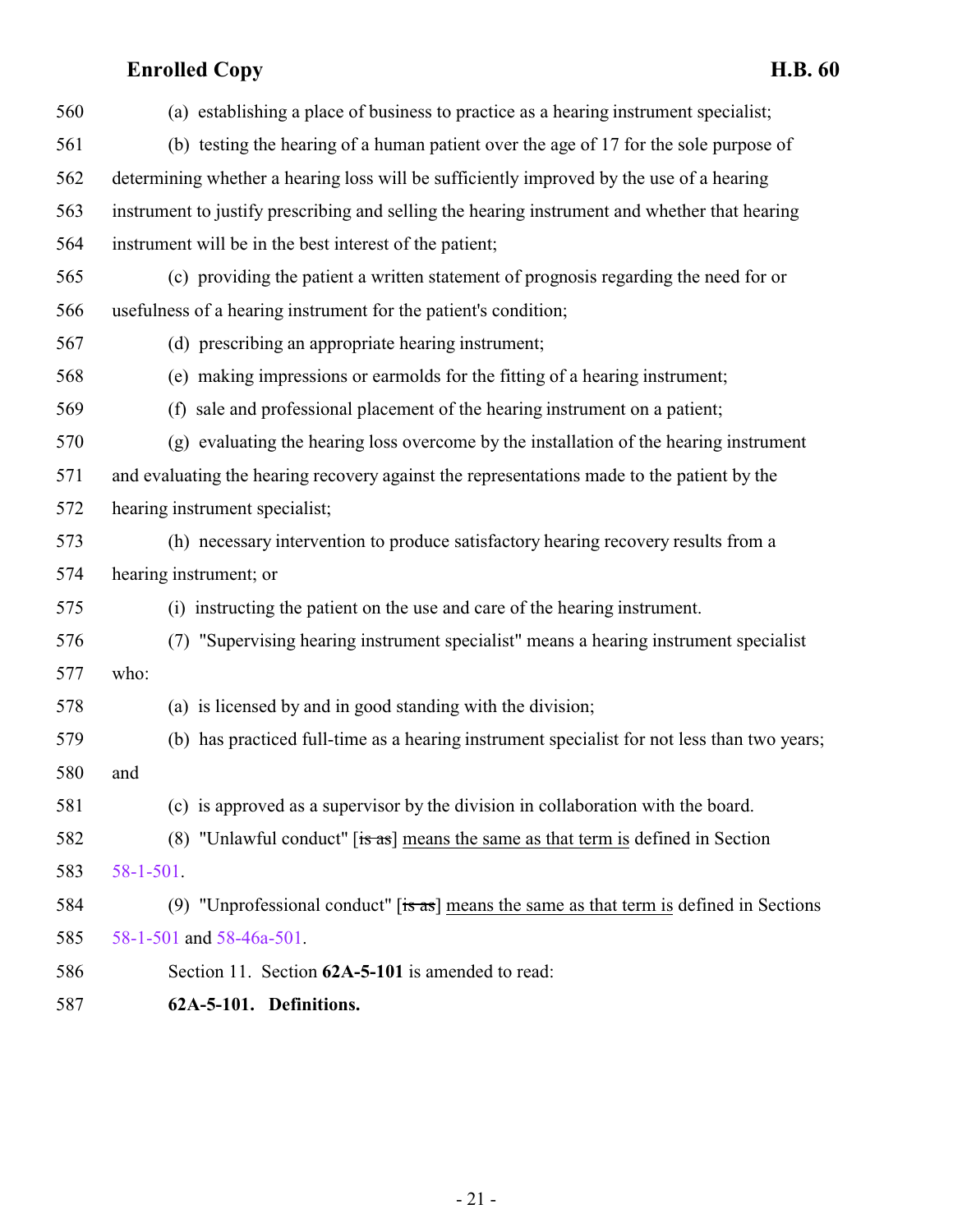| 588 | As used in this chapter:                                                                  |
|-----|-------------------------------------------------------------------------------------------|
| 589 | (1) "Approved provider" means a person approved by the division to provide                |
| 590 | home-based services.                                                                      |
| 591 | (2) "Board" means the Utah State Developmental Center Board created under Section         |
| 592 | $62A-5-202.5$ .                                                                           |
| 593 | (3) (a) "Brain injury" means an acquired injury to the brain that is neurological in      |
| 594 | nature, including a cerebral vascular accident.                                           |
| 595 | (b) "Brain injury" does not include a deteriorating disease.                              |
| 596 | (4) "Designated intellectual disability professional" means:                              |
| 597 | (a) a psychologist licensed under Title 58, Chapter 61, Psychologist Licensing Act,       |
| 598 | who:                                                                                      |
| 599 | (i) (A) has at least one year of specialized training in working with persons with an     |
| 600 | intellectual disability; or                                                               |
| 601 | (B) has at least one year of clinical experience with persons with an intellectual        |
| 602 | disability; and                                                                           |
| 603 | (ii) is designated by the division as specially qualified, by training and experience, in |
| 604 | the treatment of an intellectual disability; or                                           |
| 605 | (b) a clinical social worker, certified social worker, marriage and family therapist, or  |
| 606 | professional counselor, licensed under Title 58, Chapter 60, Mental Health Professional   |
| 607 | Practice Act, who:                                                                        |
| 608 | (i) has at least two years of clinical experience with persons with an intellectual       |
| 609 | disability; and                                                                           |
| 610 | (ii) is designated by the division as specially qualified, by training and experience, in |
| 611 | the treatment of an intellectual disability.                                              |
| 612 | (5) "Deteriorating disease" includes:                                                     |
| 613 | (a) multiple sclerosis;                                                                   |
| 614 | (b) muscular dystrophy;                                                                   |
| 615 | (c) Huntington's chorea;                                                                  |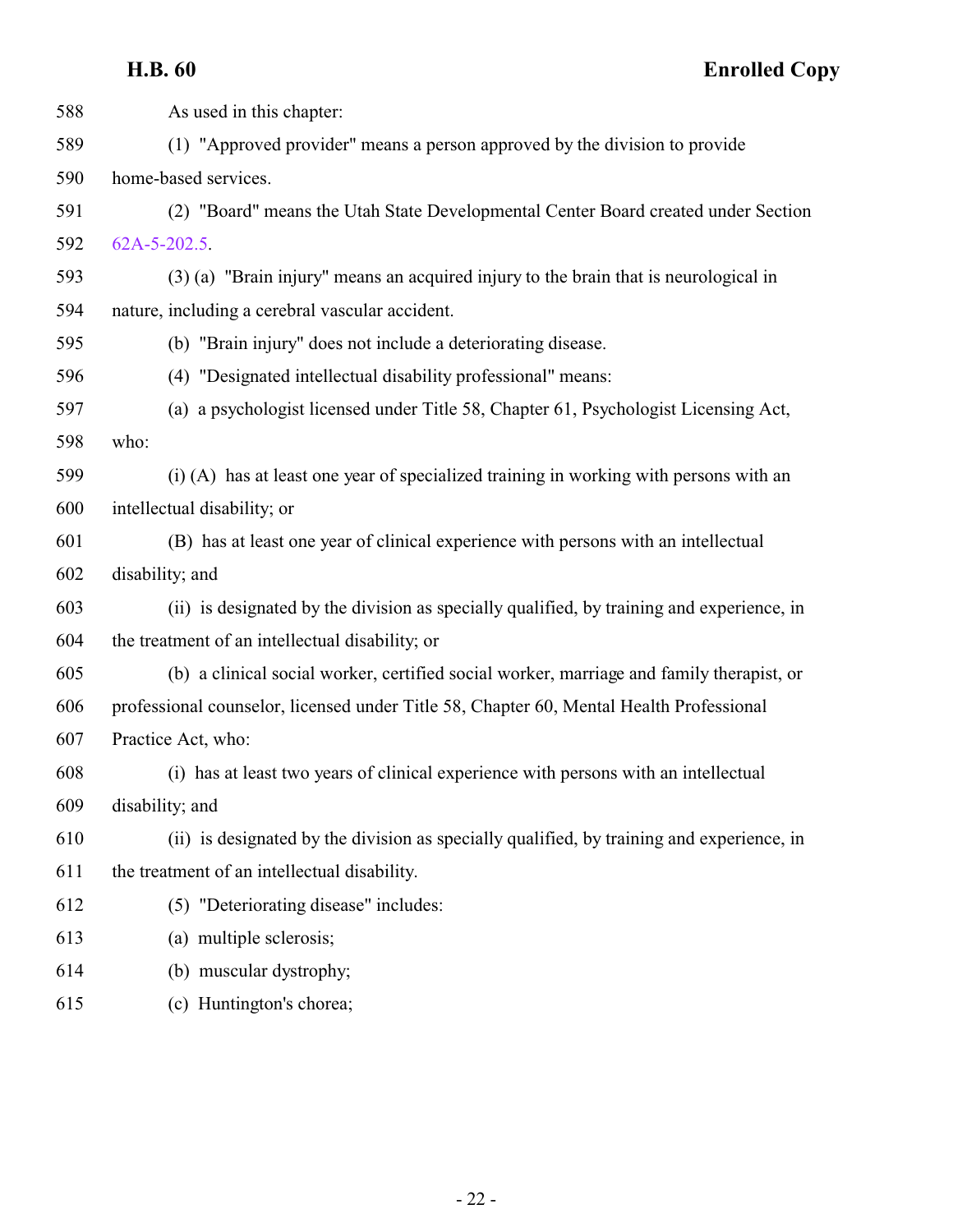| 616 | (d) Alzheimer's disease;                                                                                   |
|-----|------------------------------------------------------------------------------------------------------------|
| 617 | (e) ataxia; or                                                                                             |
| 618 | (f) cancer.                                                                                                |
| 619 | (6) "Developmental center" means the Utah State Developmental Center, established in                       |
| 620 | accordance with Part 2, Utah State Developmental Center.                                                   |
| 621 | $[\frac{1}{2}, \frac{1}{2}]$ (7) "Director" means the director of the Division of Services for People with |
| 622 | Disabilities.                                                                                              |
| 623 | $[\overline{(\tau)}](8)$ "Direct service worker" means a person who provides services to a person          |
| 624 | with a disability:                                                                                         |
| 625 | (a) when the services are rendered in:                                                                     |
| 626 | (i) the physical presence of the person with a disability; or                                              |
| 627 | (ii) a location where the person rendering the services has access to the physical                         |
| 628 | presence of the person with a disability; and                                                              |
| 629 | (b) (i) under a contract with the division;                                                                |
| 630 | (ii) under a grant agreement with the division; or                                                         |
| 631 | (iii) as an employee of the division.                                                                      |
| 632 | $(9)$ (a) "Disability" means a severe, chronic disability that:                                            |
| 633 | (i) is attributable to:                                                                                    |
| 634 | (A) an intellectual disability;                                                                            |
| 635 | (B) a condition that qualifies a person as a person with a related condition, as defined                   |
| 636 | in 42 C.F.R. 435.1009;                                                                                     |
| 637 | (C) a physical disability; or                                                                              |
| 638 | (D) a brain injury;                                                                                        |
| 639 | (ii) is likely to continue indefinitely;                                                                   |
| 640 | (iii) (A) for a condition described in Subsection $(9)(a)(i)(A)$ , (B), or (C), results in a               |
| 641 | substantial functional limitation in three or more of the following areas of major life activity:          |
| 642 | (I) self-care;                                                                                             |
| 643 | (II) receptive and expressive language;                                                                    |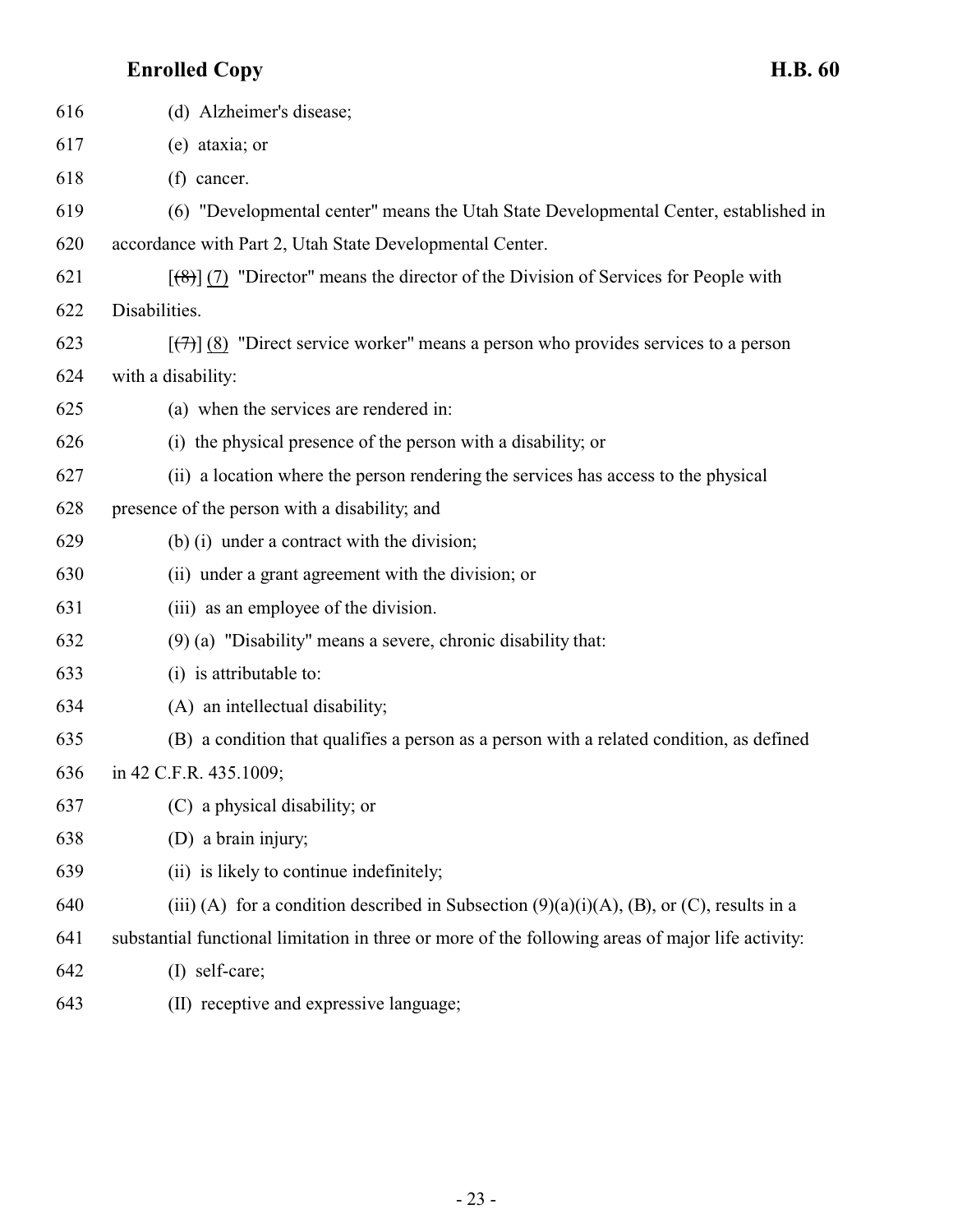| 644 | (III) learning;                                                                       |
|-----|---------------------------------------------------------------------------------------|
| 645 | (IV) mobility;                                                                        |
| 646 | (V) self-direction;                                                                   |
| 647 | (VI) capacity for independent living; or                                              |
| 648 | (VII) economic self-sufficiency; or                                                   |
| 649 | (B) for a condition described in Subsection $(9)(a)(i)(D)$ , results in a substantial |
| 650 | limitation in three or more of the following areas:                                   |
| 651 | (I) memory or cognition;                                                              |
| 652 | (II) activities of daily life;                                                        |
| 653 | (III) judgment and self-protection;                                                   |
| 654 | (IV) control of emotions;                                                             |
| 655 | (V) communication;                                                                    |
| 656 | (VI) physical health; or                                                              |
| 657 | (VII) employment; and                                                                 |
| 658 | (iv) requires a combination or sequence of special interdisciplinary or generic care, |
| 659 | treatment, or other services that:                                                    |
| 660 | (A) may continue throughout life; and                                                 |
| 661 | (B) must be individually planned and coordinated.                                     |
| 662 | (b) "Disability" does not include a condition due solely to:                          |
| 663 | (i) mental illness;                                                                   |
| 664 | (ii) personality disorder;                                                            |
| 665 | (iii) [hearing impairment] deafness or being hard of hearing;                         |
| 666 | (iv) visual impairment;                                                               |
| 667 | (v) learning disability;                                                              |
| 668 | (vi) behavior disorder;                                                               |
| 669 | (vii) substance abuse; or                                                             |
| 670 | (viii) the aging process.                                                             |
| 671 | (10) "Division" means the Division of Services for People with Disabilities.          |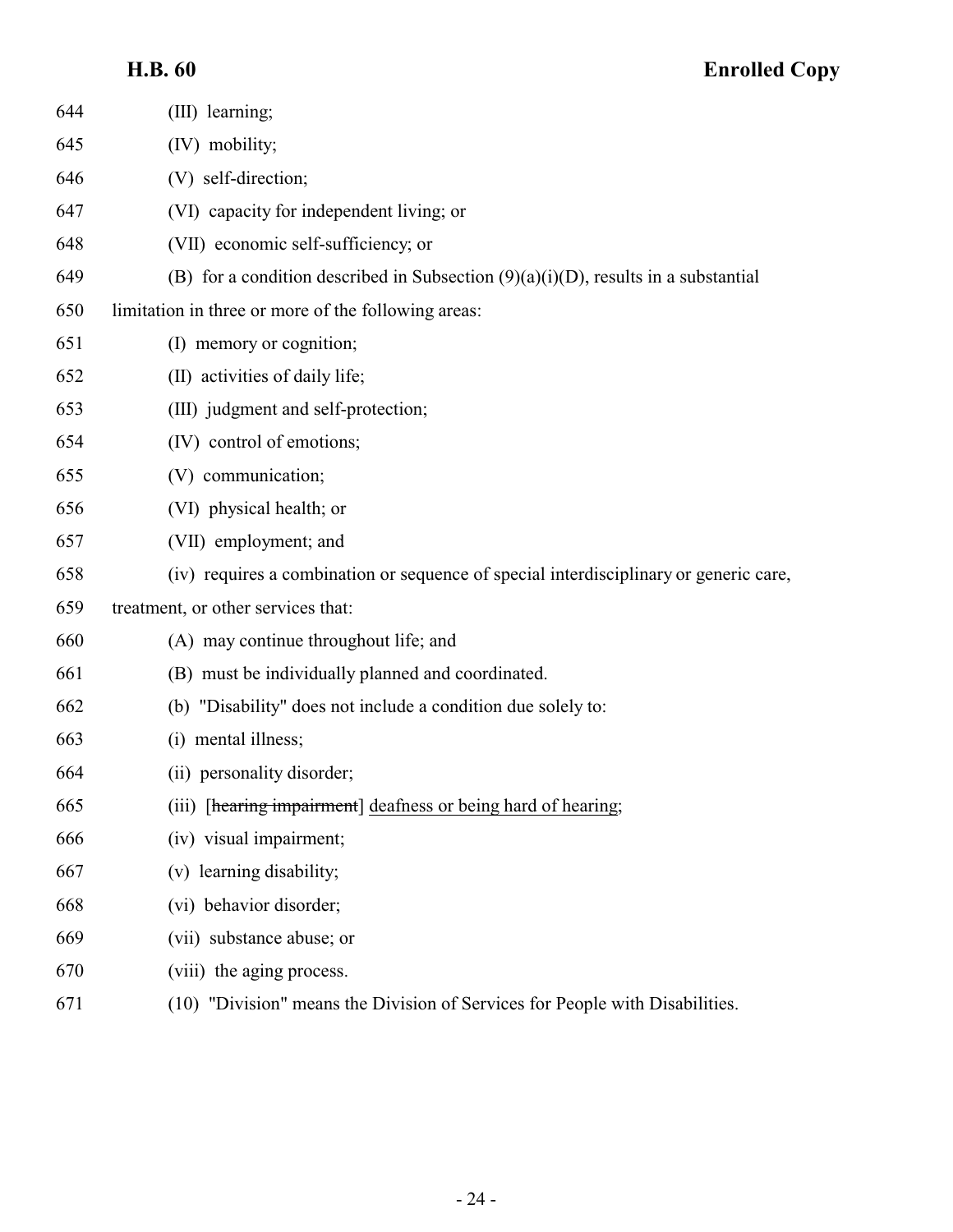<span id="page-24-0"></span>

| 672 | (11) "Eligible to receive division services" or "eligibility" means qualification, based          |
|-----|---------------------------------------------------------------------------------------------------|
| 673 | on criteria established by the division in accordance with Subsection $62A-5-102(4)$ , to receive |
| 674 | services that are administered by the division.                                                   |
| 675 | (12) "Endorsed program" means a facility or program that:                                         |
| 676 | (a) is operated:                                                                                  |
| 677 | (i) by the division; or                                                                           |
| 678 | (ii) under contract with the division; or                                                         |
| 679 | (b) provides services to a person committed to the division under Part 3, Admission to            |
| 680 | an Intermediate Care Facility for People with an Intellectual Disability.                         |
| 681 | (13) "Licensed physician" means:                                                                  |
| 682 | (a) an individual licensed to practice medicine under:                                            |
| 683 | Title 58, Chapter 67, Utah Medical Practice Act; or<br>(i)                                        |
| 684 | (ii) Title 58, Chapter 68, Utah Osteopathic Medical Practice Act; or                              |
| 685 | (b) a medical officer of the United States Government while in this state in the                  |
| 686 | performance of official duties.                                                                   |
| 687 | (14) "Physical disability" means a medically determinable physical impairment that has            |
| 688 | resulted in the functional loss of two or more of a person's limbs.                               |
| 689 | (15) "Public funds" means state or federal funds that are disbursed by the division.              |
| 690 | (16) "Resident" means an individual under observation, care, or treatment in an                   |
| 691 | intermediate care facility for people with an intellectual disability.                            |
| 692 | Section 12. Section 77-7-6 is amended to read:                                                    |
| 693 | 77-7-6. Manner of making arrest.                                                                  |
| 694 | (1) The person making the arrest shall inform the person being arrested of his intention,         |
| 695 | cause, and authority to arrest him. Such notice shall not be required when:                       |
| 696 | (a) there is reason to believe the notice will endanger the life or safety of the officer or      |
| 697 | another person or will likely enable the party being arrested to escape;                          |
| 698 | (b) the person being arrested is actually engaged in the commission of, or an attempt to          |
| 699 | commit, an offense; or                                                                            |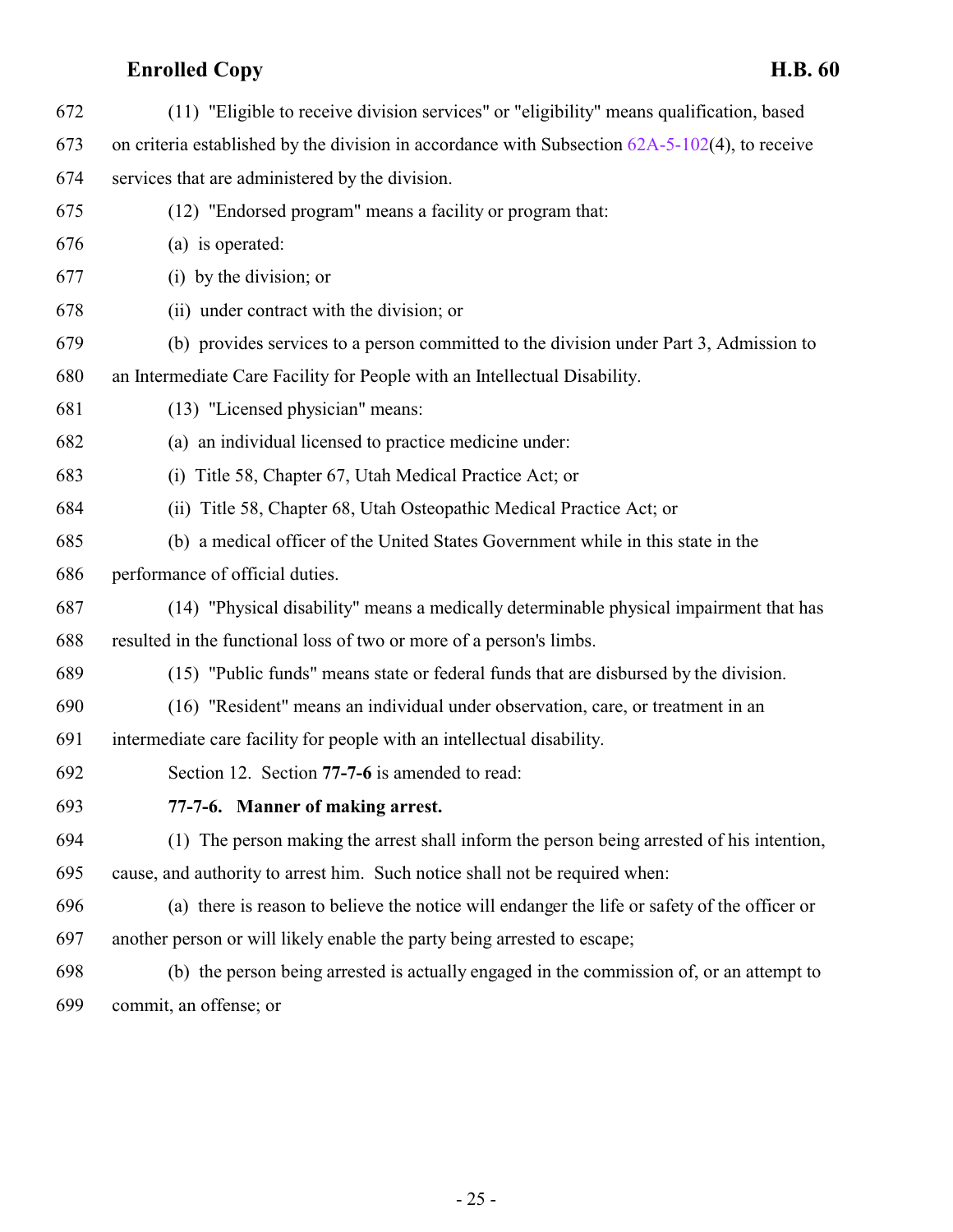- (c) the person being arrested is pursued immediately after the commission of an offense or an escape. (2) (a) If a [hearing-impaired] deaf or hard of hearing person, as defined in Subsection [78B-1-201](#page-25-0)(2), is arrested for an alleged violation of a criminal law, including a local ordinance, the arresting officer shall assess the communicative abilities of the [hearing-impaired] deaf or hard of hearing person and conduct this notification, and any further notifications of rights, warnings, interrogations, or taking of statements, in a manner that accurately and effectively 707 communicates with the [hearing-impaired] deaf or hard of hearing person, including qualified interpreters, lip reading, pen and paper, typewriters, computers with print-out capability, and telecommunications devices for the deaf. (b) Compliance with this [subsection] Subsection (2) is a factor to be considered by 711 any court when evaluating whether statements of a [hearing-impaired] deaf or hard of hearing
- person were made knowingly, voluntarily, and intelligently.
- <span id="page-25-0"></span>Section 13. Section **78B-1-201** is amended to read:
- **78B-1-201. Definitions.**

As used in this part:

- (1) "Appointing authority" means the presiding officer or similar official of any court, board, commission, authority, department, agency, legislative body, or of any proceeding of any nature where a qualified interpreter is required under this part.
- (2) "[Hearing-impaired] Deaf or hard of hearing person" and "[hearing-impaired] deaf or hard of hearing parent" means a deaf or hard of hearing person who, because of sensory or environmental conditions, requires the assistance of a qualified interpreter or other special assistance for communicative purposes.
- (3) "Necessary steps" or "necessary services" include provisions of qualified interpreters, lip reading, pen and paper, typewriters, closed-circuit television with closed-caption translations, computers with print-out capability, and telecommunications devices for the deaf or similar devices.
- 
- (4) "Qualified interpreter" means a sign language or oral interpreter as provided in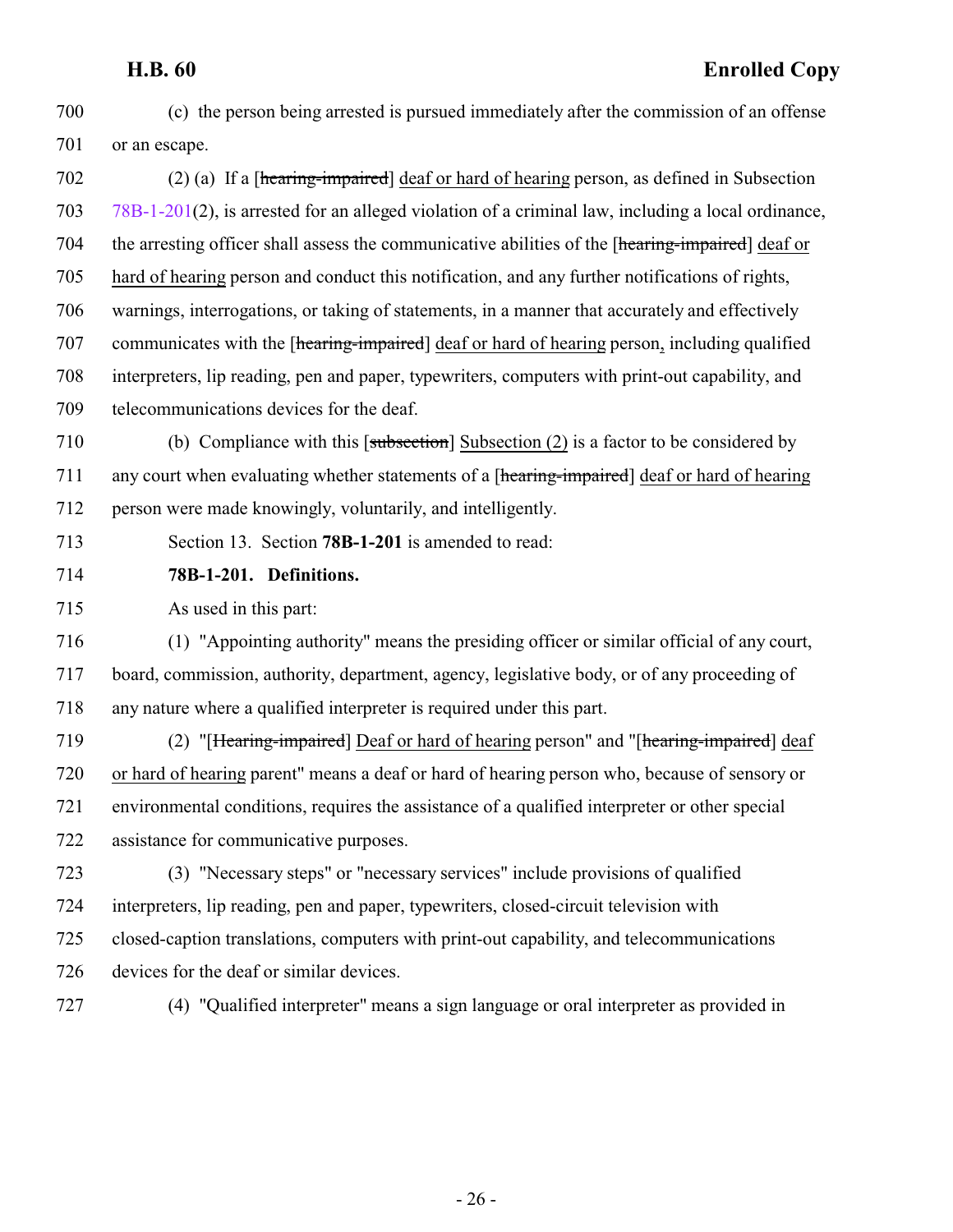<span id="page-26-0"></span> Sections [78B-1-203](#page-27-0) and [78B-1-206](#page-28-1) of this part. Section 14. Section **78B-1-202** is amended to read: **78B-1-202. Proceedings at which interpreter is to be provided for the deaf or hard of hearing.** (1) If a [hearing-impaired] deaf or hard of hearing person is a party or witness at any stage of any judicial or quasi-judicial proceeding in this state or in its political subdivisions, including civil and criminal court proceedings, grand jury proceedings, proceedings before a magistrate, juvenile proceedings, adoption proceedings, mental health commitment 736 proceedings, and any proceeding in which a [hearing-impaired] deaf or hard of hearing person may be subjected to confinement or criminal sanction, the appointing authority shall appoint and pay for a qualified interpreter to interpret the proceedings to the [hearing-impaired] deaf or hard of hearing person and to interpret the [hearing-impaired] deaf or hard of hearing person's 740 testimony. If the [hearing-impaired] deaf or hard of hearing person does not understand sign language, the appointing authority shall take necessary steps to ensure that the 742 [hearing-impaired] deaf or hard of hearing person may effectively and accurately communicate in the proceeding. (2) If a juvenile whose parent or parents are [hearing-impaired] deaf or hard of hearing is brought before a court for any reason whatsoever, the court shall appoint and pay for a qualified interpreter to interpret the proceedings to the [hearing-impaired] deaf or hard of 747 hearing parent and to interpret the [hearing-impaired] deaf or hard of hearing parent's

testimony. If the [hearing-impaired] deaf or hard of hearing parent or parents do not

understand sign language, the appointing authority shall take any reasonable, necessary steps to

 ensure that the [hearing-impaired person] deaf or hard of hearing parent may effectively and accurately communicate in the proceeding.

 (3) In any hearing, proceeding, or other program or activity of any department, board, licensing authority, commission, or administrative agency of the state or of its political subdivisions, the appointing authority shall appoint and pay for a qualified interpreter for the [hearing-impaired] deaf or hard of hearing participants if the interpreter is not otherwise

- 27 -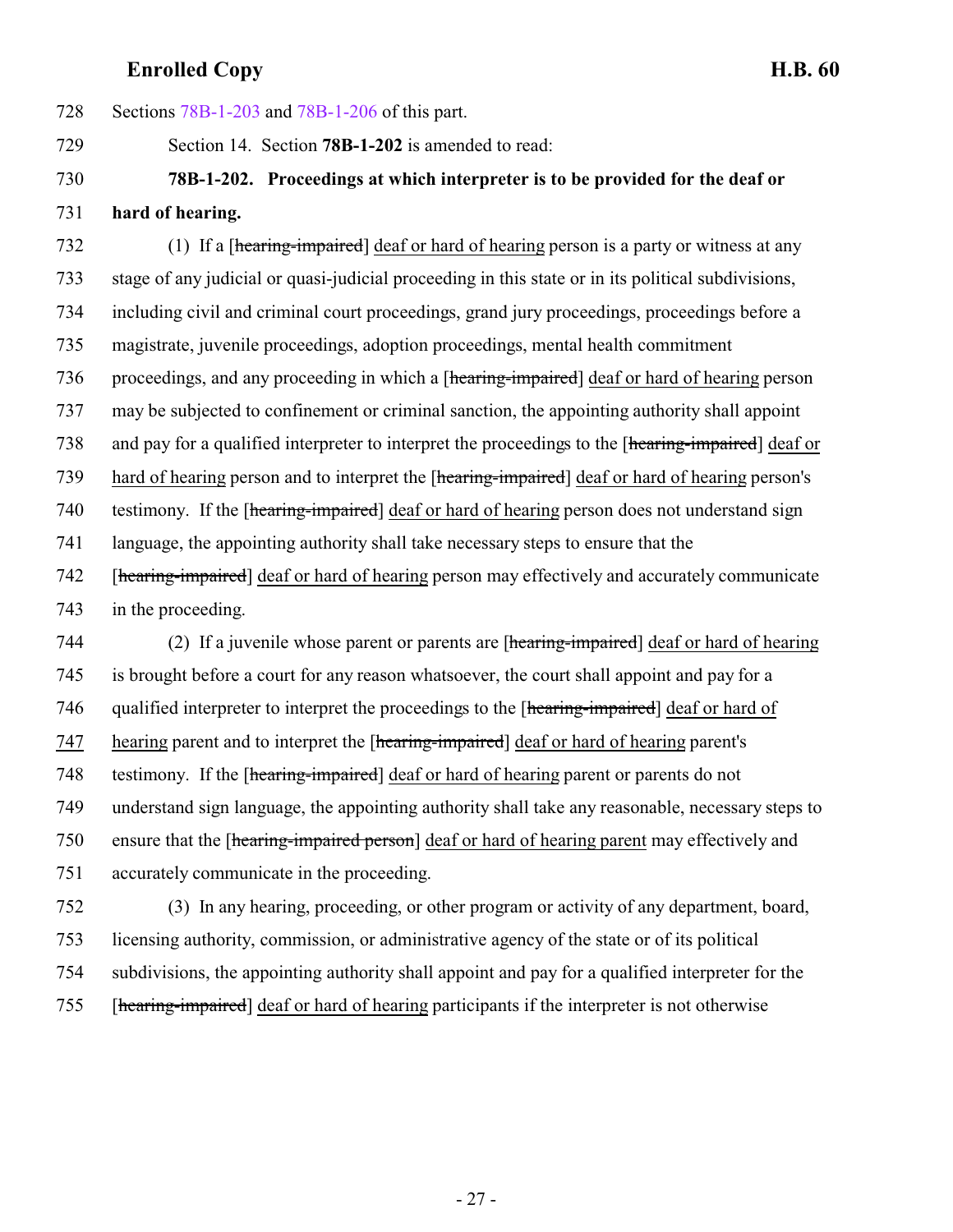compensated for those services. If the [hearing-impaired] deaf or hard of hearing participants do not understand sign language, the appointing authority shall take any reasonable, necessary steps to ensure that [hearing-impaired persons] the deaf or hard of hearing participant may effectively and accurately communicate in the proceeding.

 (4) If a [hearing-impaired] deaf or hard of hearing person is a witness before any legislative committee or subcommittee, or legislative research or interim committee or subcommittee or commission authorized by the state Legislature or by the legislative body of any political subdivision of the state, the appointing authority shall appoint and pay for a 764 qualified interpreter to interpret the proceedings to the [hearing-impaired person] deaf or hard of hearing witness and to interpret the [hearing-impaired person's] deaf or hard of hearing witness's testimony. If the [hearing-impaired] deaf or hard of hearing witness does not understand sign language, the appointing authority shall take any reasonable, necessary steps to ensure that [hearing-impaired] the deaf or hard of hearing witness may effectively and accurately communicate in the proceeding.

 (5) If it is the policy and practice of a court of this state or of its political subdivisions to appoint counsel for indigent people, the appointing authority shall appoint and pay for a 772 qualified interpreter or other necessary services for [hearing-impaired] deaf or hard of hearing, indigent people to assist in communication with counsel in all phases of the preparation and presentation of the case.

 (6) If a [hearing-impaired] deaf or hard of hearing person is involved in administrative, legislative, or judicial proceedings, the appointing authority shall recognize that family 777 relationship between the particular [hearing-impaired] deaf or hard of hearing person and an interpreter may constitute a possible conflict of interest and select a qualified interpreter who will be impartial in the proceedings.

<span id="page-27-0"></span>

Section 15. Section **78B-1-203** is amended to read:

### **78B-1-203. Effectiveness of interpreter determined.**

 (1) Before appointing an interpreter, the appointing authority shall make a preliminary determination, on the basis of the proficiency level established by the Utah State Office of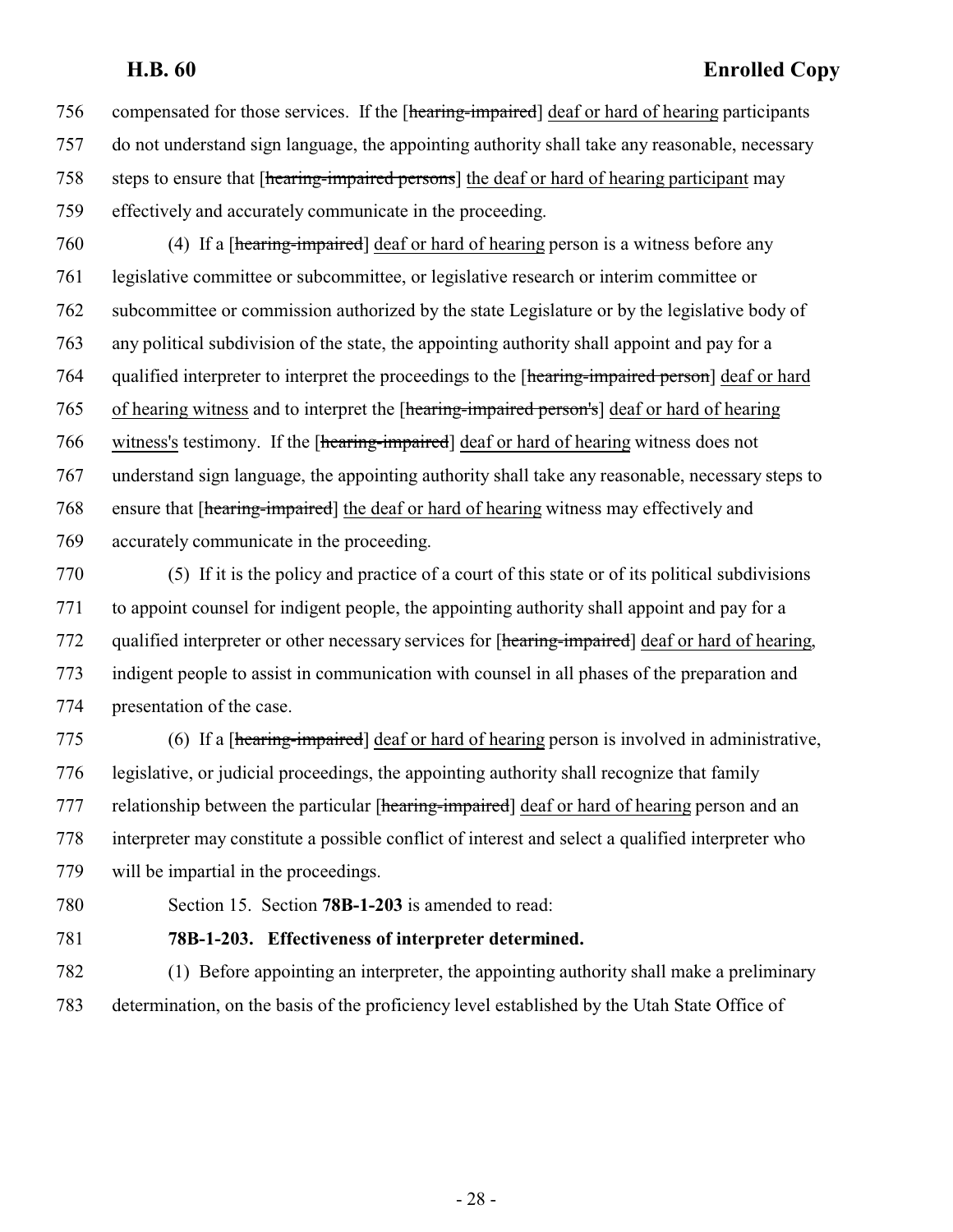<span id="page-28-2"></span><span id="page-28-1"></span><span id="page-28-0"></span>

| 784 | Rehabilitation created in Section 35A-1-202 and on the basis of the [hearing-impaired] deaf or  |
|-----|-------------------------------------------------------------------------------------------------|
| 785 | hard of hearing person's testimony, that the interpreter is able to accurately communicate with |
| 786 | and translate information to and from the hearing-impaired person involved.                     |
| 787 | (2) If the interpreter is not able to provide effective communication with the                  |
| 788 | [hearing-impaired] deaf or hard of hearing person, the appointing authority shall appoint       |
| 789 | another qualified interpreter.                                                                  |
| 790 | Section 16. Section 78B-1-205 is amended to read:                                               |
| 791 | 78B-1-205. Readiness of interpreter prerequisite to commencement of                             |
| 792 | proceeding.                                                                                     |
| 793 | If an interpreter is required to be appointed under this part, the appointing authority may     |
| 794 | not commence proceedings until the appointed interpreter is in full view of and spatially       |
| 795 | situated to assure effective communication with the [hearing-impaired] deaf or hard of hearing  |
| 796 | participants.                                                                                   |
| 797 | Section 17. Section 78B-1-206 is amended to read:                                               |
| 798 | 78B-1-206. List of qualified interpreters -- Use -- Appointment of another.                     |
| 799 | (1) The Utah State Office of Rehabilitation created in Section 35A-1-202 shall                  |
| 800 | establish, maintain, update, and distribute a list of qualified interpreters.                   |
| 801 | (2) (a) When an interpreter is required under this part, the appointing authority shall         |
| 802 | use one of the interpreters on the list provided by the Utah State Office of Rehabilitation.    |
| 803 | (b) If none of the listed interpreters are available or are able to provide effective           |
| 804 | interpreting with the particular [hearing-impaired] deaf or hard of hearing person, then the    |
| 805 | appointing authority shall appoint another qualified interpreter who is able to accurately and  |
| 806 | simultaneously communicate with and translate information to and from the particular            |
| 807 | [hearing-impaired] deaf or hard of hearing person involved.                                     |
| 808 | Section 18. Section 78B-1-209 is amended to read:                                               |
| 809 | 78B-1-209. Waiver of right to interpreter.                                                      |
| 810 | The right of a [hearing-impaired] deaf or hard of hearing person to an interpreter may          |
| 811 | not be waived, except by a [hearing-impaired] deaf or hard of hearing person who requests a     |